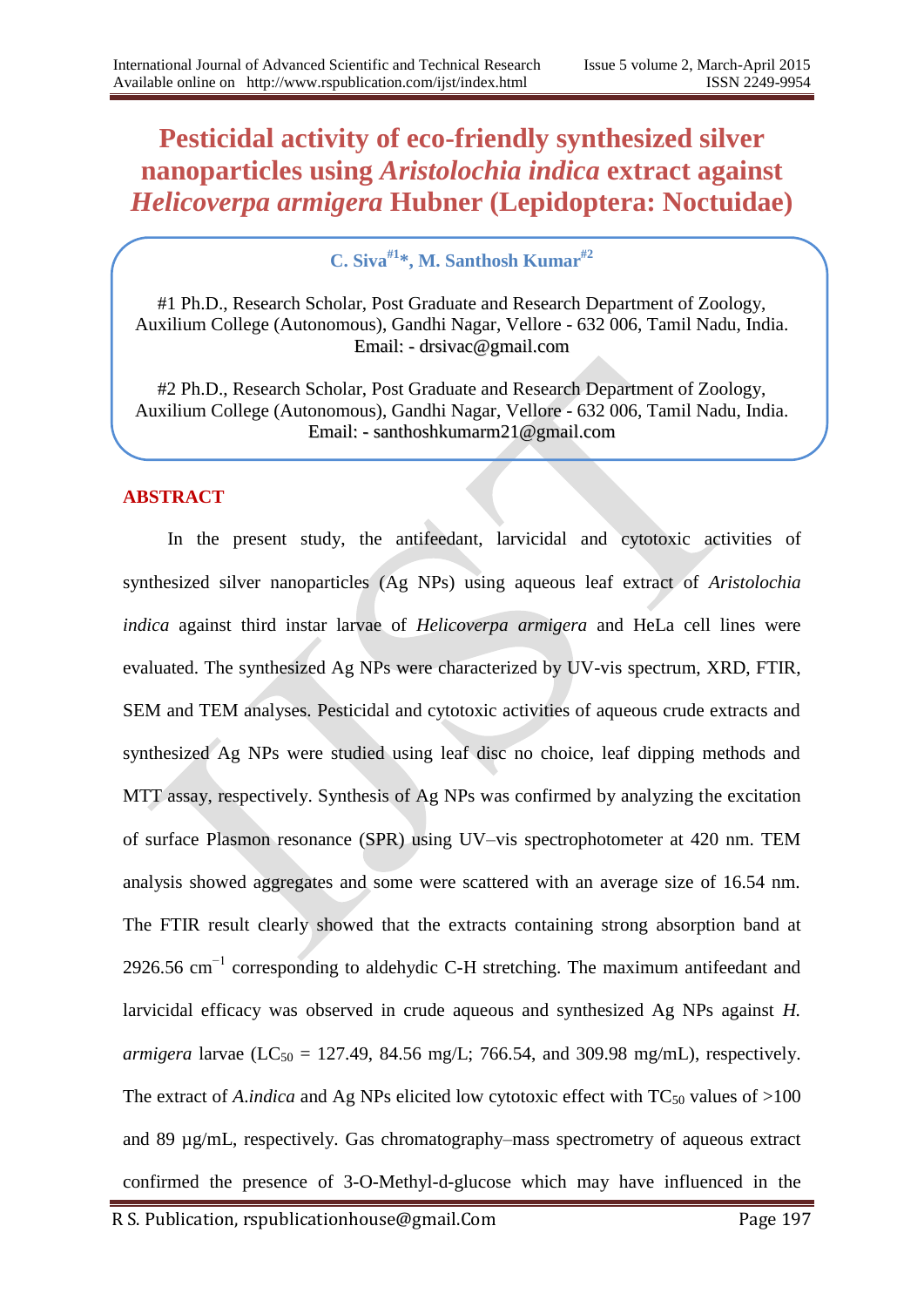reduction and stabilization process of Ag NPs synthesis. It is a novel, eco-friendly and cost-effective approach to synthesis Ag NPs using *A. indica* against *H*. *armigera*. It represents a new direction in developing pesticidal nanomaterials to satisfy the requirement of large-scale industrial production.

**Key words:** *Aristolochia indica*; Silver nanoparticles; *Helicoverpa armigera*; Antifeedant; Larvicidal; Cytotoxicity.

**\*Corresponding Author:** C. Siva, Email: - drsivac@gmail.com, And Tel: - +919965647045

## **Introduction**

 The American bollworm, *Helicoverpa armigera* is one of the key pests and distributed in most of Asia, Australia, Africa and Southern mediterranean region, including cotton producing countries such as India, China, Pakistan and Egypt [5]. *H*. *armigera* is a polyphagous pest distributed worldwide inflicting annual crop damage in India worth US\$ 1 billion. In India, the pest affected cotton, pigeon pea, chickpea, tomato, okra, and black gram [38]. It has developed resistance to many synthetic pesticides [16]. Hence, search for viable and sustainable alternatives to synthetic pesticides is vital [39].

 Botanical pesticides tend to have broad-spectrum activity are relatively specific in their mode of action, safe to living organisms and environment [40]. Antifeedant and insecticidal activities of many plant extracts and their bioactive compounds against several insect pests have been demonstrated [31, 7, 2, 25]. One of the challenges faced by pest control is the choice and availability of safe, effective and cheap insecticides. The disadvantages associated with synthetic pesticides, includes development of pesticide resistant strains, ecological imbalances and harm to non-target organisms. There is a renewed effort to develop substances of plant origin which are considered to be more environment eco-friendly due to their innate biodegradability and lower toxicity to most of the organisms [6]. Many pesticides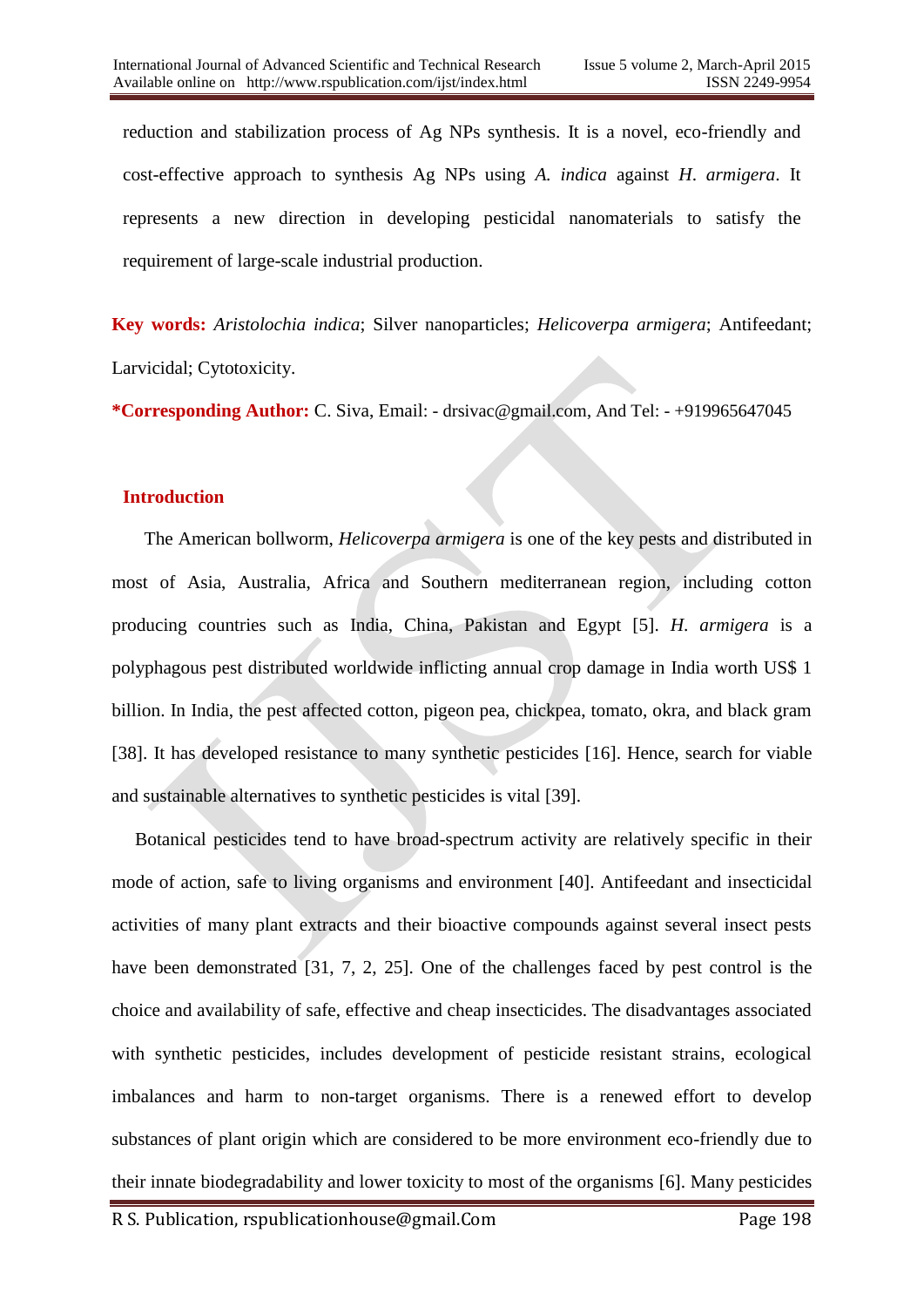are poorly soluble in water due to which large amounts of organic solvents are required to solubilise them. These limitations therefore necessitate the search for new control method which may replace the synthetic insecticides. The synthesized nanoparticles, which are less likely to cause ecological damage have been identified as potential replacement of synthetic chemical insecticides. The current study aimed in evaluating the antifeedant and larvicidal efficacy of synthesized Ag NPs against *H. armigera*.

 Nanoparticles exhibit completely new or improved properties as compared to the larger particles of the bulk material that they are composed based on specific characteristics such as size, distribution, and morphology [43]. The Ag NPs were reported to possess anti-bacterial [36], anti-viral [34] and anti-fungal activities [27]. Indeed, over the past several years, plants, algae, fungi, bacteria, and viruses have been used for low-cost, energy-efficient, and nontoxic production of metallic nanoparticles [41]. Use of plant extract for the synthesis of nanoparticles could be advantageous over other environmentally benign biological processes as it eliminates the elaborate process of maintaining cell cultures. Recently green synthesis Ag NPs have been reported using *Euphorbia prostrata* and used to control the adult of *Sitophilus oryzae*, *Haemaphysalis bispinosa* and *Hippobosca maculata* [44,45] and using *Nelumbo nucifera* exhibited effective control against *Anopheles subpictus* and *Culex quinquefasciatus* [35]. Magnetite octadecylsilane nanoparticles were synthesized and used for pest control [19]; the bioefficacy of developed β-cyfluthrin formulations synthesized poly (ethylene glycols) based amphiphilic copolymers were evaluated against *Callosobruchus maculatus* [18] and the feeding deterrent activity of synthesized Ag NPs using leaf aqueous extract of *Manilkara zapota* was evaluated against *Musca domestica* [12].

In this study, the antifeedent, larvicidal and cytotoxic effect of synthesized Ag NPs using the leaf extract of *A. indica* were assessed. Here we demonstrate the potential use of green synthesized Ag NPs were applied to prevent crop damage caused by insects. We believe that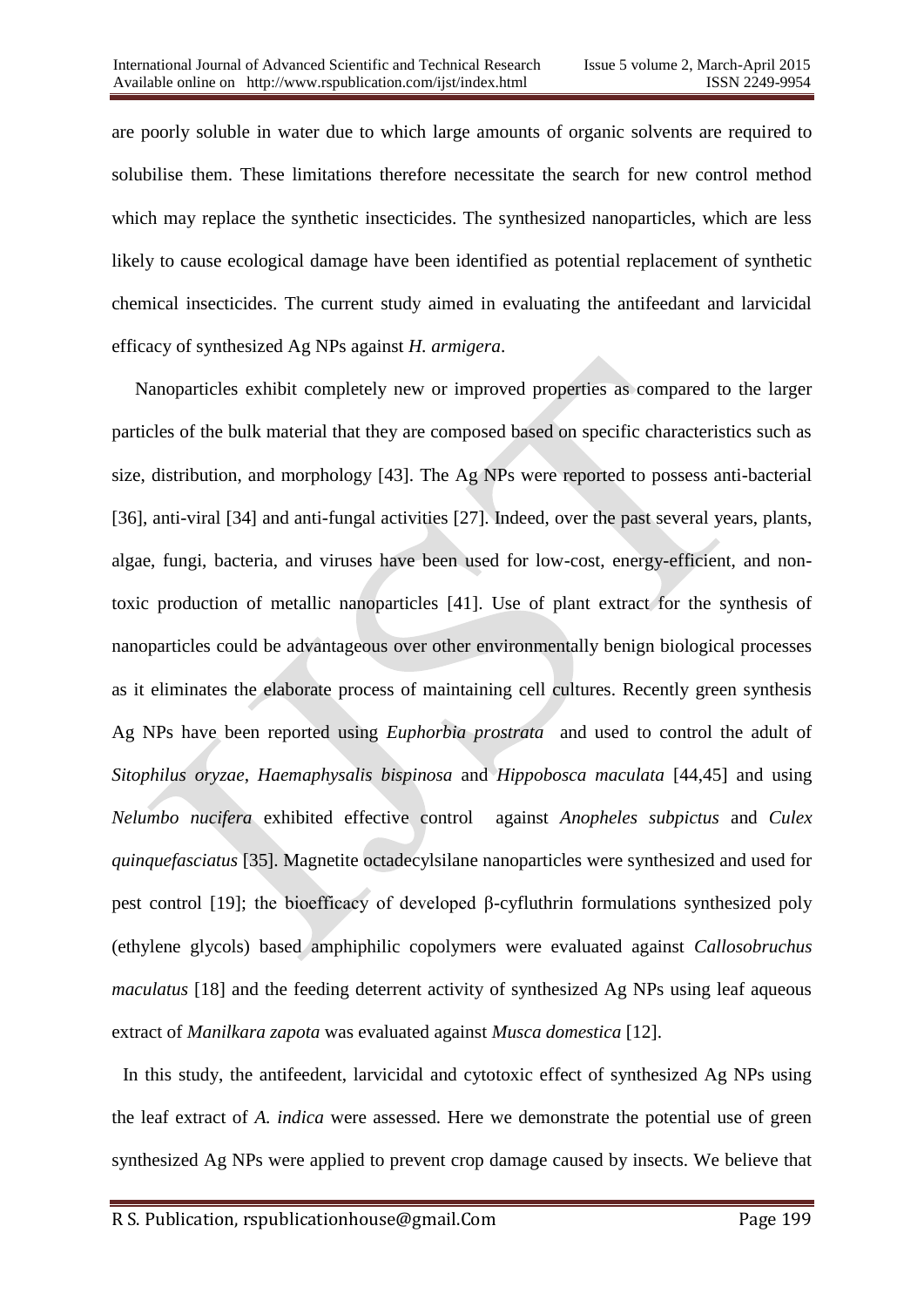this method can be developed into a simple way to synthesize Ag NPs using *A. indica* extract indicating the industrial prospects for its large scale and low cost synthesis to control pest. **Materials and methods**

## **Plant material**

 *Aristolochia indica* L. (Aristolochiaceae) leaves were collected from Malaiyur Hills, Dharmapuri district, Tamil Nadu, South India, in June 2011.The taxonomic identification was made by Dr. A. Akbar, Department of Botany, C. Abdul Hakeem College, Melvisharam Vellore, India. The voucher specimen (ZD/AB/K127) was deposited in our research laboratory for further reference. Silver nitrate  $(AgNO<sub>3</sub>,$  analytical grade) was purchased from Sigma–Aldrich, USA (99.9% pure).

## **Preparation of** *A. indica* **leaf aqueous extract**

 Aqueous extract was prepared by mixing 100 g of dried leaf powder with 500 mL of water (boiled and cooled Milli Q water) under constant stirring using a magnetic stirrer for 3 h [21]. The suspension of dried leaf powder in water was filtered through Whatman no. 1 filter paper. The filtrate was stored in amber coloured air tight bottle at 10◦C and used within a week.

## **Synthesis of silver NPs**

 *A. indica* leaves were washed thoroughly in tap water for 10 min in order to remove the dust particles and rinsed briefly in deionized water. The plant leaf broth solution was prepared by taking 10 g of washed and finely cut leaves in a 250 mL Erlenmeyer flask along with 100 mL of deionized water and then boiling the mixture at 60°C for 5 min. After boiling, the solution was decanted, and 15 mL of this broth was added to 85 mL of 3 mM aqueous  $AgNO<sub>3</sub>$  solution and the resulting solution became brown in colour. This extract was filtered through nylon mesh (spectrum), followed by Millipore hydrophilic filter (0.22 µm) and used for further experiments [28]. The colour intensity of the extract was measured at 420 nm of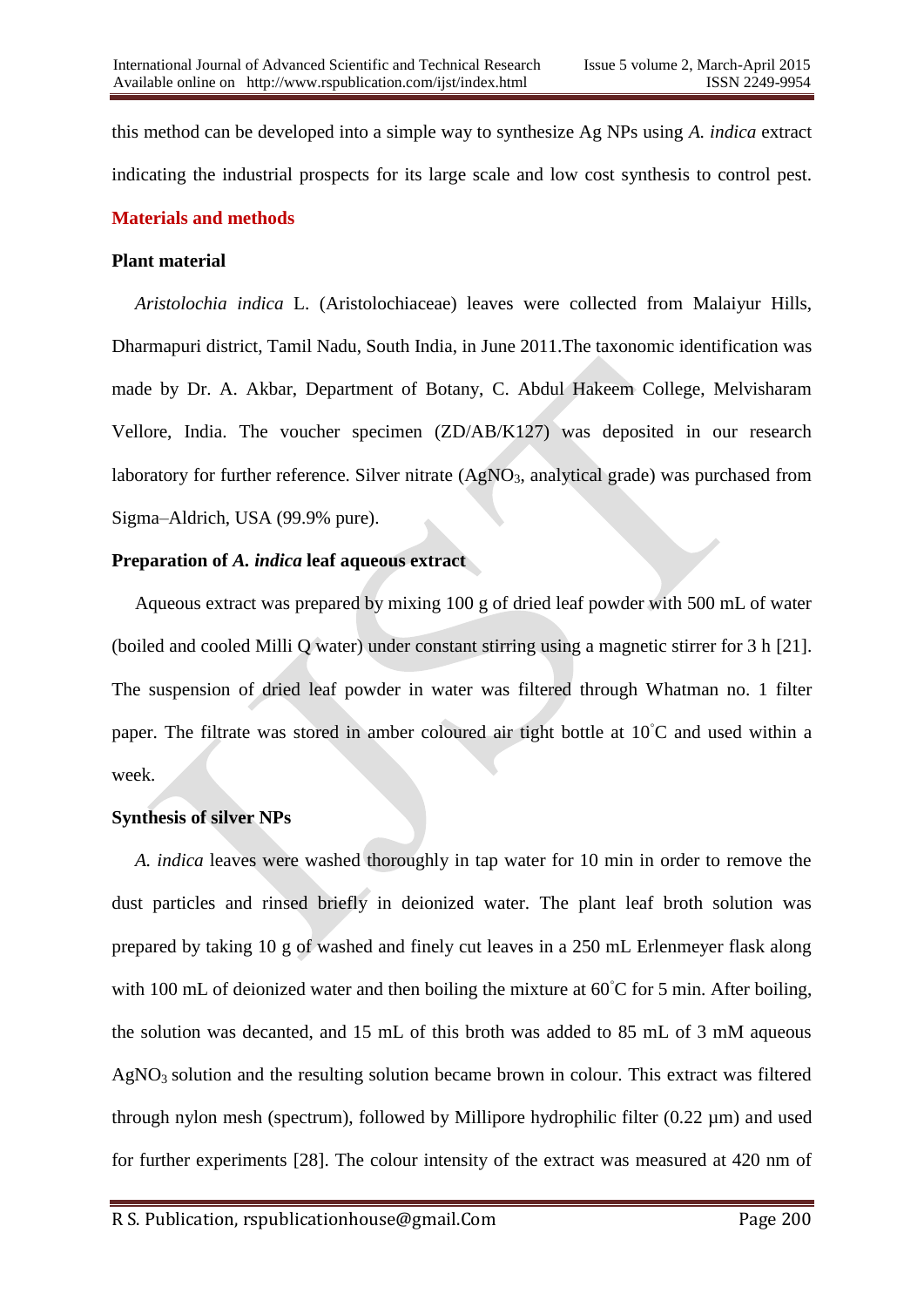different intervals of time (5, 10, 15, 20, 25 and 30 min) and the control was maintained without plant extract.

## **Insect culture**

 Larvae of *H. armigera* Hübner (Lepidoptera: Noctuidae) were collected from the infested field of Kannamangalam, Tiruvannamalai district, Tamil Nadu, India, and cultured at room temperature  $(27 \pm 2^{\circ}\text{C})$  in the insectary [11]. The pest was identified by Dr. V. Rajagopal, Zonal Entomological Research Centre, Vellore, Tamil Nadu. The larvae were fed with standard artificial diet [13]. The laboratory reared third instar larvae were used for bioassay test.

## **Antifeedant activity of** *H. armigera*

 Antifeedant activity of the crude extracts was studied using leaf disc no choice method (Isman et al., 1990). Fresh cotton leaf discs of 4 cm in diameter were punched using cork borer and dipped in 5, 10, 20, 30, 40 and 50 mg/mL concentrations of aqueous and synthesized Ag NPs extracts. The leaf discs treated with  $AgNO<sub>3</sub>$  (3 mM solution), Milli Q water was used as negative control and Azadirachtin was used at 5, 10, 20, 30, 40 and 50 mL/L (40.86% purity, obtained from Madras Fertilizers Ltd., Chennai) as positive control. In each petri dish,  $(1.5 \text{ cm X } 9 \text{ cm})$  a wet filter paper was placed to avoid the early drying of the leaf discs and one third instar larva was introduced into each petri dish. Progressive consumption of leaf area by the treated and control larvae after 24 h was recorded using leaf area meter. Leaf area, eaten by larvae in treatment was corrected from the negative control. Five replicates were maintained for each treatment. The experiment was conducted at laboratory conditions (27  $\pm$  2°C) with 14:10 photoperiod and 75  $\pm$  5% relative humidity.

Antifeedant activity = 
$$
Lear area consumed in control - treated leaf
$$

$$
X 100
$$

$$
Lear area consumed in control + treated leaf
$$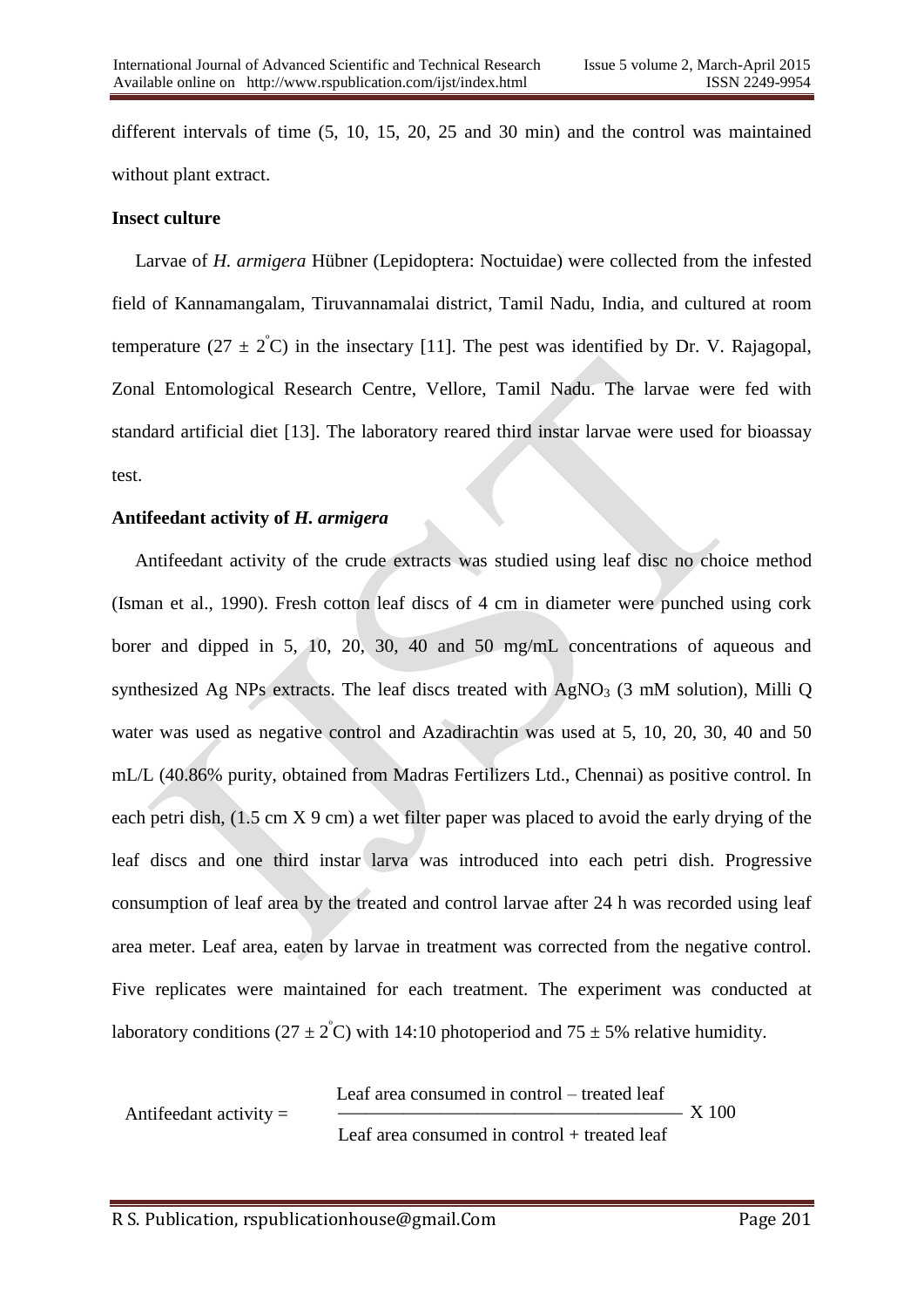## **Larvicidal activity of** *H. armigera*

 Larvicidal activity was studied using leaf dip method [2]. The cotton leaf discs were dipped in different concentrations of aqueous extract, synthesized Ag  $NPs$ , Ag $NOs$  solution and azadirachtin. After 24 h of treatment, the larvae were continuously maintained on the non-treated fresh cotton leaves. Diet was changed every 24 h. Larval mortality was recorded after 96 h of treatment. Three replicates were maintained for each treatment with 10 larvae per replicate.  $LC_{50}$  and  $LC_{90}$  values were calculated using probit analysis [33].

## **Gas chromatography and mass spectroscopy (GC–MS) analysis of A. indica leaf**

#### **aqueous extracts**

The chemical compositions of leaf aqueous extract of *A. indica* were analyzed using GC– MS (GCD-HP1800A system, Hewlett-Packard, USA) equipped with a split/splitless capillary injection port. For GC–MS detection, an electron ionization system (quadruples analyzer; mass range, 10–425 amu) with ionization energy of 70 eV was used. Each of these steps was carried out under high vacuum ( $10^{-4}$  to  $10^{-8}$  Torr). Helium gas was used as a carrier at a constant flow rate of 1 mL/min. Injector and mass transfer line temperatures were set at 250°C and 280°C, respectively. The components of *A. indica* leaf constituents were identified after comparison with available data in the computer library (NIST) attached to the GC–MS instrument and reported.

## **Characterization of synthesized Ag NPs**

 The bioreduction of Ag NPs was monitored by sampling the reaction mixture at regular intervals and the absorption maxima was scanned by UV-vis spectra, at the wavelength of 200-700 nm in Schimadzu 1601 spectrophotometer operated at a resolution of 1 nm. The Ag NPs exhibited unique and tunable optical properties on account of their surface plasmon resonance (SPR), dependent on shape and size distribution of the nanoparticles [8].The reduction of  $Ag<sup>+</sup>$  ions was monitored by measuring the UV-visible spectra of the solutions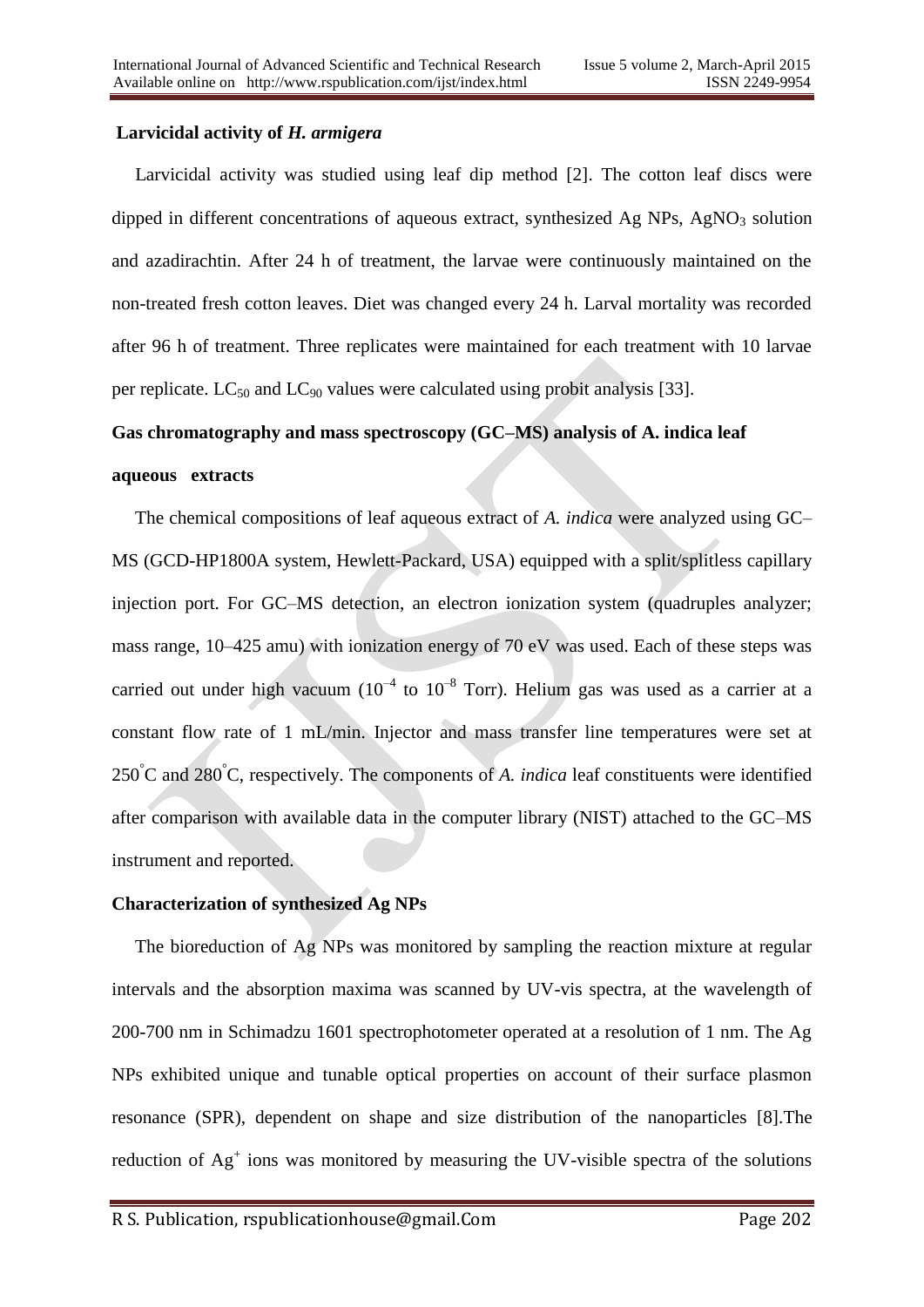after diluting 20 times of aliquot (0.2 mL) with Milli Q water. The solution mixture was subjected to centrifugation at 10,000 rpm for 45 min and the resulting pellet was dissolved in deionized water which was filtered through 0.22 µm Millipore filter. X-ray diffraction (XRD) measurements of the *A. indica* leaf broth reduced to Ag NPs were carried out on films of the respective solutions drop-coated onto glass substrates on a Phillips PW 1830 instrument operating at a voltage of 40 kV and a current of 30 mA with Cu Kα1 radiation.

 Fourier transform infrared (FTIR) spectroscopy measurements were obtained dry powders of the nanoparticles. The Ag NPs synthesized after 30 min reaction with *A. indica* leaf broth were centrifuged at 10,000 rpm for 15 min, following which the pellet was redispersed in sterile distilled water to get rid of any uncoordinated biological molecules. The process of centrifugation and redispersion in sterile distilled water was repeated thrice to ensure better separation of free entities from the metal nanoparticles. The purified pellets were then dried and the powders were subjected to FTIR spectroscopy measurement. Characterization involved FTIR analysis of the dried powder of Ag NPs by scanning it in the range of 350-  $3000 \text{ cm}^{-1}$  at a resolution of 4 cm<sup>-1</sup>. These measurements were carried out on a Perkin elmer spectrum one instrument in the diffuse reflectance mode at a resolution of  $4 \text{ cm}^{-1}$  in KBr pellets and the pellets were mixed with KBr powder and pelletized after drying properly. The pellets were later subjected to FTIR spectroscopy measurement.

 For electron microscopic studies, 25 μL of sample was sputter-coated on copper stub, and the images of nanoparticles were studied using Scanning electron microscopy (SEM; JEOL, Model JFC-1600) and Transmission electron microscopy (TEM; JEOL, model 1200EX) measurements were operated at an accelerating voltage of 120 kV and later with an XDL 3000 powder.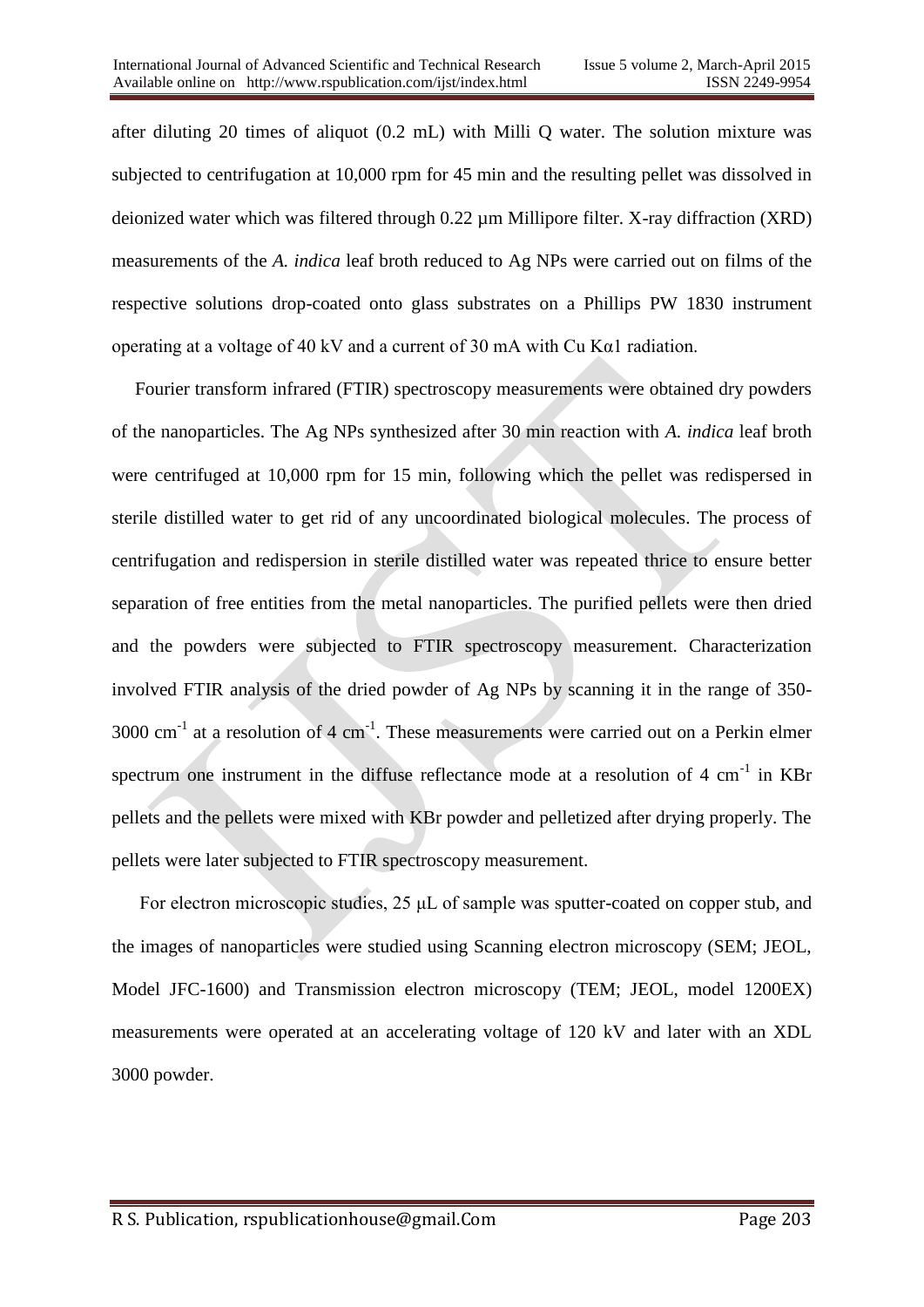## **Cytotoxic activity on HeLa cells using MTT assay**

 The cytotoxic effects of aqueous extract and synthesized Ag NPs of *A. indica* on host cells were assessed by functional assay as described [22]using HeLa cells cultured in RPMI containing 10 % fetal bovine serum, 0.21 % sodium bicarbonate (Sigma) and 50 µg/mL gentamycin (complete medium). Briefly, cells (104cells/200 µL/well) were seeded into 96 well flat bottom tissue culture plates in complete medium. Test solutions were added after 24 h of seeding and incubated for 48 h in a humidified atmosphere of  $37^{\circ}$ C and 5 % CO<sub>2</sub>. DMSO (positive inhibitor) was added at 10 %. 20 µL of the stock solution of MTT (5 mg/mL in 1X phosphate buffered saline) was added to each well, gently mixed and incubated for another 4 h. After spinning the plate at 1500 rpm for 5 min, supernatant was removed and 100  $\mu$ L of DMSO (stop agent) was added. Formation of formazon was read using microtiter plate reader (Versa max tunable multi-well plate reader) at 570 nm. The 50 % cytotoxic concentration  $(TC_{50})$  of test extracts was determined by analysis of dose-response curves.

## **Statistical analysis**

The average antifeedant and larval mortality data were subjected to probit analysis for calculating  $LC_{50}$ ,  $LC_{90}$  and other statistics at 95% fiducial limits of upper confidence limit and lower confidence limit, and chi-square values were calculated by using the software developed by [33]. Results with p<0.05 were considered to be statistically significant.

## **Results**

## **Antifeedant activity**

 The leaf aqueous extract of *A. indica* and synthesized Ag NPs showed good antifeedant activity with 8.45, 13.16, 27.38, 41.33, 62.44, 72.22 %; 22.20, 28.96, 33.87, 51.60, 78.61 and 92.40 % at 5, 10, 20, 30, 40 and 50 mg/mL and exhibited the  $LC_{50}$  and  $LC_{90}$  values of 623.45, 1725.37 mg/mL and 365.72 and 968.33 mg/mL, respectively against *H. armigera* (Table 1). Synthesized Ag NPs showed strong antifeedant activity compared with aqueous extract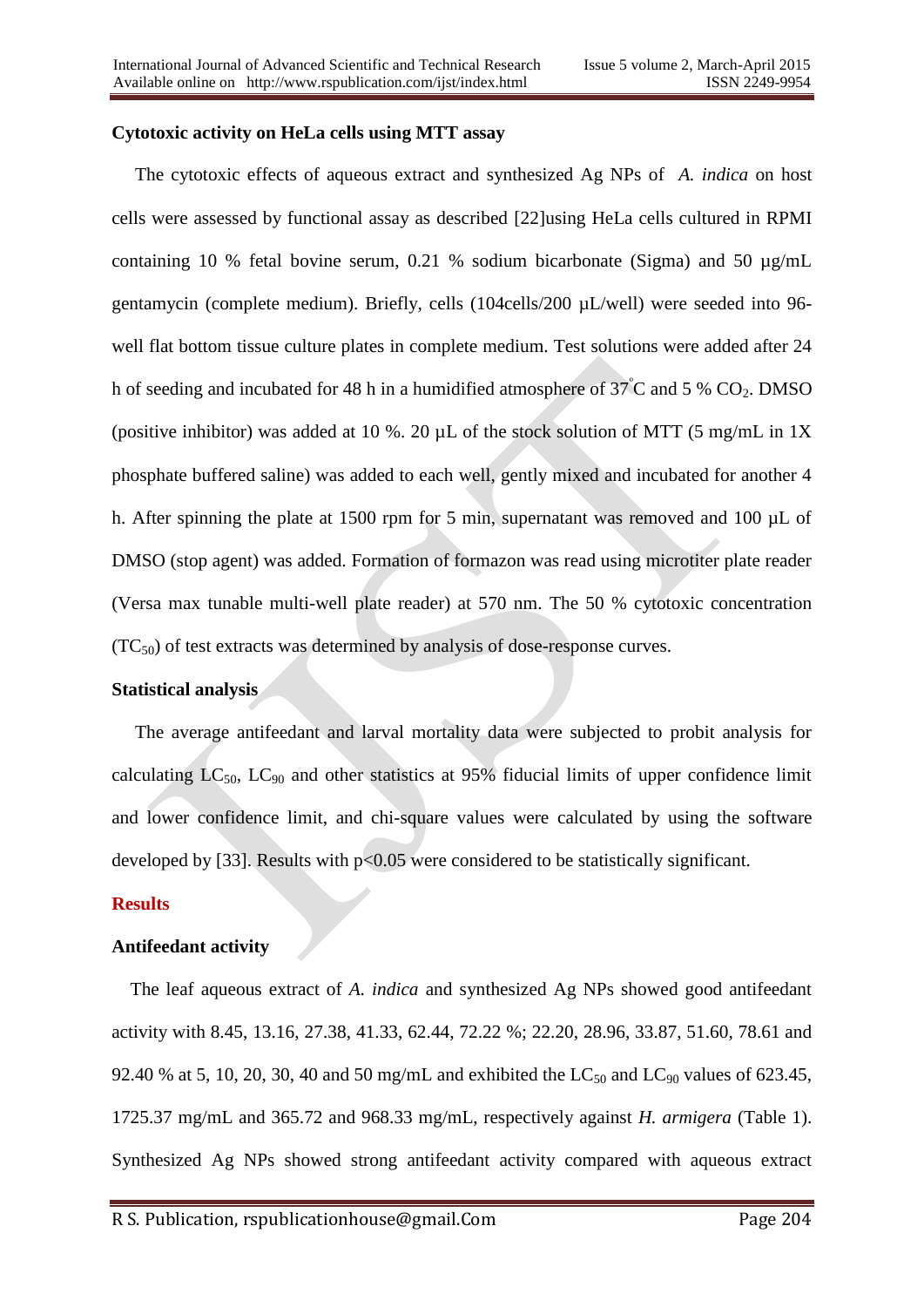against *H. armigera*. The positive control azadirachtin showed potential antifeedant activity with 97.28% against *H. armigera* with  $LC_{50}$  and  $LC_{90}$  values of 348.98 and 955.39 mL/L, respectively (Table 2)

## **Table 1**

Antifeedant and larvicidal activity of *A. indica* aqueous extract, synthesized Ag NPs,

Azadirachtin and Ag NO<sub>3</sub> solutions against III instar larvae of *H. armigera*.

| Sample/Extract                                                                            | Concentrations<br>(mg/mL) | % Mortality <sup>*</sup> (mg/mL) $\pm$ SD |                  |  |
|-------------------------------------------------------------------------------------------|---------------------------|-------------------------------------------|------------------|--|
|                                                                                           |                           | Antifeedant                               | Larvicidal       |  |
| Aqueous extract of A. indica                                                              | 5                         | $08.45 \pm 3.19$                          | $16.60 \pm 2.34$ |  |
|                                                                                           | 10                        | $13.16 \pm 1.36$                          | $27.07 \pm 3.39$ |  |
|                                                                                           | 20                        | $27.38 \pm 4.48$                          | $36.53 \pm 2.38$ |  |
|                                                                                           | 30                        | $41.33 \pm 2.85$                          | $54.82 \pm 4.56$ |  |
|                                                                                           | 40                        | $62.44 \pm 1.94$                          | $68.16 \pm 3.10$ |  |
|                                                                                           | 50                        | $72.22 \pm 4.61$                          | $87.69 \pm 3.17$ |  |
| Synthesized Ag NPs                                                                        | 5                         | $22.20 \pm 2.97$                          | $27.19 \pm 1.34$ |  |
|                                                                                           | 10                        | $28.96 \pm 3.50$                          | $31.33 \pm 2.85$ |  |
|                                                                                           | 20                        | $33.87 \pm 4.63$                          | $36.53 \pm 3.38$ |  |
|                                                                                           | 30                        | $51.60 \pm 5.95$                          | $64.04 \pm 4.18$ |  |
|                                                                                           | 40                        | $78.61 \pm 5.73$                          | $86.38 \pm 3.05$ |  |
|                                                                                           | 50                        | $92.40 \pm 3.17$                          | $100.0 \pm 0.00$ |  |
| Azadirachtin (mL/L)                                                                       | $\overline{5}$            | $38.12 \pm 1.88$                          | $45.87 \pm 4.63$ |  |
|                                                                                           | 10                        | $43.03 \pm 2.85$                          | $53.24 \pm 4.06$ |  |
|                                                                                           | 20                        | $54.46 \pm 2.51$                          | $66.45 \pm 3.94$ |  |
|                                                                                           | 30                        | $62.16 \pm 3.10$                          | $74.81 \pm 3.17$ |  |
|                                                                                           | 40                        | $75.30 \pm 2.10$                          | $84.07 \pm 2.06$ |  |
|                                                                                           | 50                        | $97.28 \pm 4.91$                          | $100.0 \pm 0.00$ |  |
| Ag NO <sub>3</sub> (mg/mL)                                                                | 50                        | $04.28 \pm 0.83$                          | $02.63 \pm 0.42$ |  |
| $Counted$ $(Dietilled$ water). $Nil$ mortality<br>$M_{\rm con}$ value of three replicates |                           |                                           |                  |  |

Control (Distilled water); Nil mortality,  $*$  Mean value of three replicates  $\pm$  SD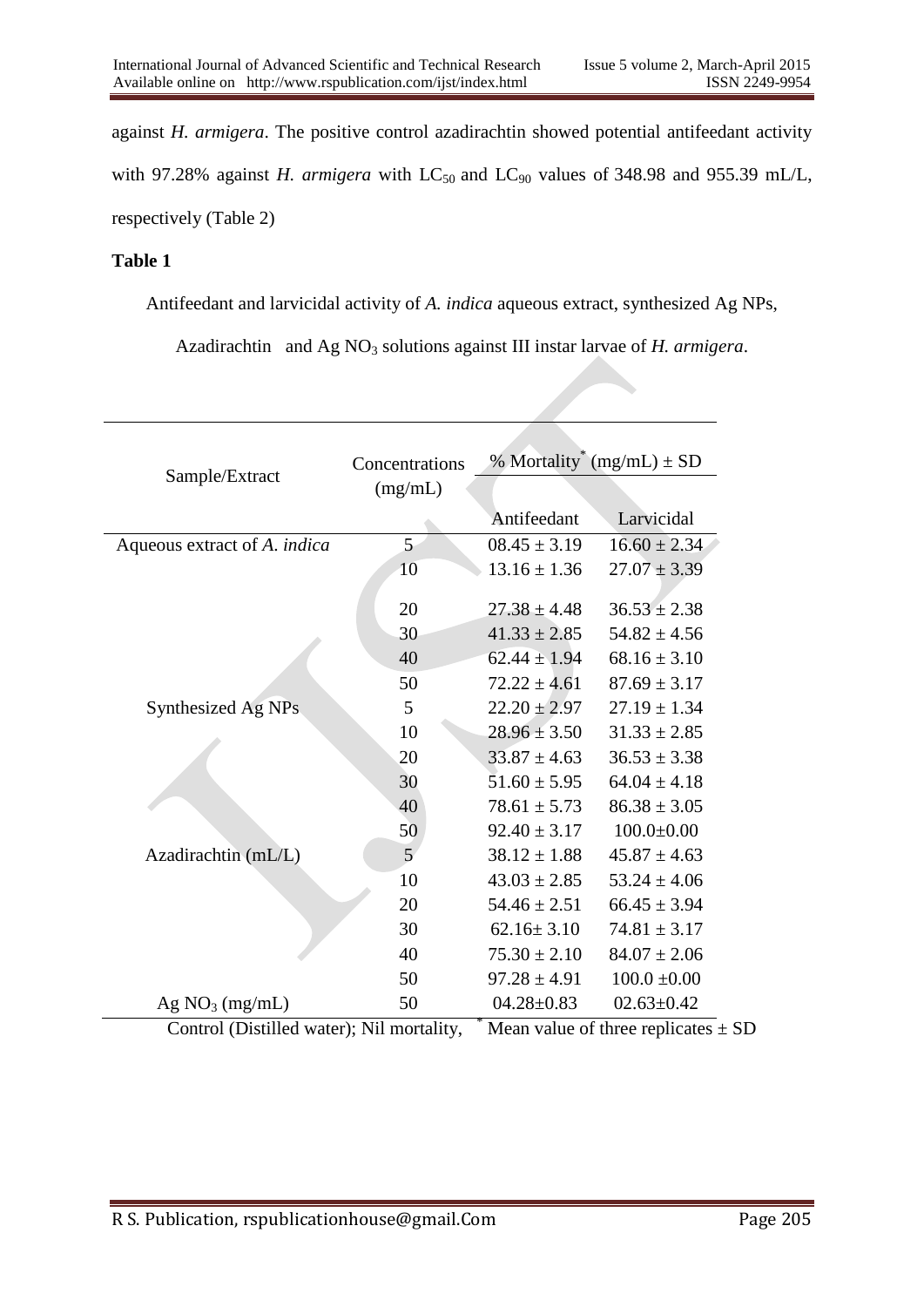# **Table 2**

 $LC_{50}$  and  $LC_{90}$  of antifeedant and larvicidal activity of aqueous and synthesized Ag NPs using

| Activities and     | $LC_{50} \pm SE$   | 95 % Confidence limit |             | $LC_{90} \pm SE$    | 95 % Confidence limit |             | $\chi$ <sup>2</sup> |
|--------------------|--------------------|-----------------------|-------------|---------------------|-----------------------|-------------|---------------------|
| Extracts           | (mg/mL)            | Lower limit           | Upper limit | (mg/mL)             | Lower limit           | Upper limit | $(df=4)$            |
|                    |                    | (LCL)                 | (UCL)       |                     | (LCL)                 | (UCL)       |                     |
| <b>Antifeedant</b> |                    |                       |             |                     |                       |             |                     |
| Aqueous            | $623.45 \pm 9.34$  | 458.43                | 673.02      | $1725.37 \pm 24.33$ | 1285.64               | 2248.14     | 15.36               |
| Ag NPs             | $365.72 \pm 8.24$  | 268.52                | 513.76      | $968.33 \pm 16.52$  | 784.93                | 1090.24     | 6.82                |
| Azadirachtin       | 348.98±9.15        | 321.84                | 668.20      | $955.39 \pm 15.34$  | 778.31                | 1036.17     | 16.64               |
| <b>Larvicidal</b>  |                    |                       |             |                     |                       |             |                     |
| Aqueous            | $766.54 \pm 12.04$ | 864.46                | 1296.92     | 1859.06±18.35       | 1377.30               | 2189.80     | 15.67               |
| Ag NPs             | 309.98±8.98        | 282.77                | 547.20      | $980.81 \pm 28.33$  | 788.08                | 1273.52     | 12.65               |
| Azadirachtin       | $297.03 \pm 11.37$ | 281.43                | 433.62      | $855.98 \pm 16.48$  | 685.26                | 1136.17     | 13.58               |

the extract of *A. indica* and Azadirachtin against III instar larvae of *H. armigera*.

 $LC_{50}$  Lethal concentration that kills 50% of the exposed larvae,  $LC_{90}$  lethal concentration that kills 90% of the exposed larvae, UCL upper confidence limit, LCL lower confidence limit, *χ*2 Chi-square, df degree of freedom, SE-Standard error, significant at P<0.05 level.

# **Larvicidal activity**

 Larvicidal activity of aqueous extract of *A. indica* and synthesized Ag NPs showed 54.82, 68.16, 87. 69 % and 64.04*,* 86.38 and 100% against *H. armigera* at 30, 40 and 50 mg/mL, respectively and the activity was statistically significant compared with control (Table 1). The  $LC_{50}$  and  $LC_{90}$  values were 766.54 and 1859.06 mg/mL for aqueous extract and 309.98 and 980.81 mg/mL for synthesized Ag NPs against *H. armigera*, respectively (Table 2). 100 % larval mortality was observed in azadirachtin with  $LC_{50}$  value of 297.03 and  $LC_{90}$  value of 855.98 mL/L.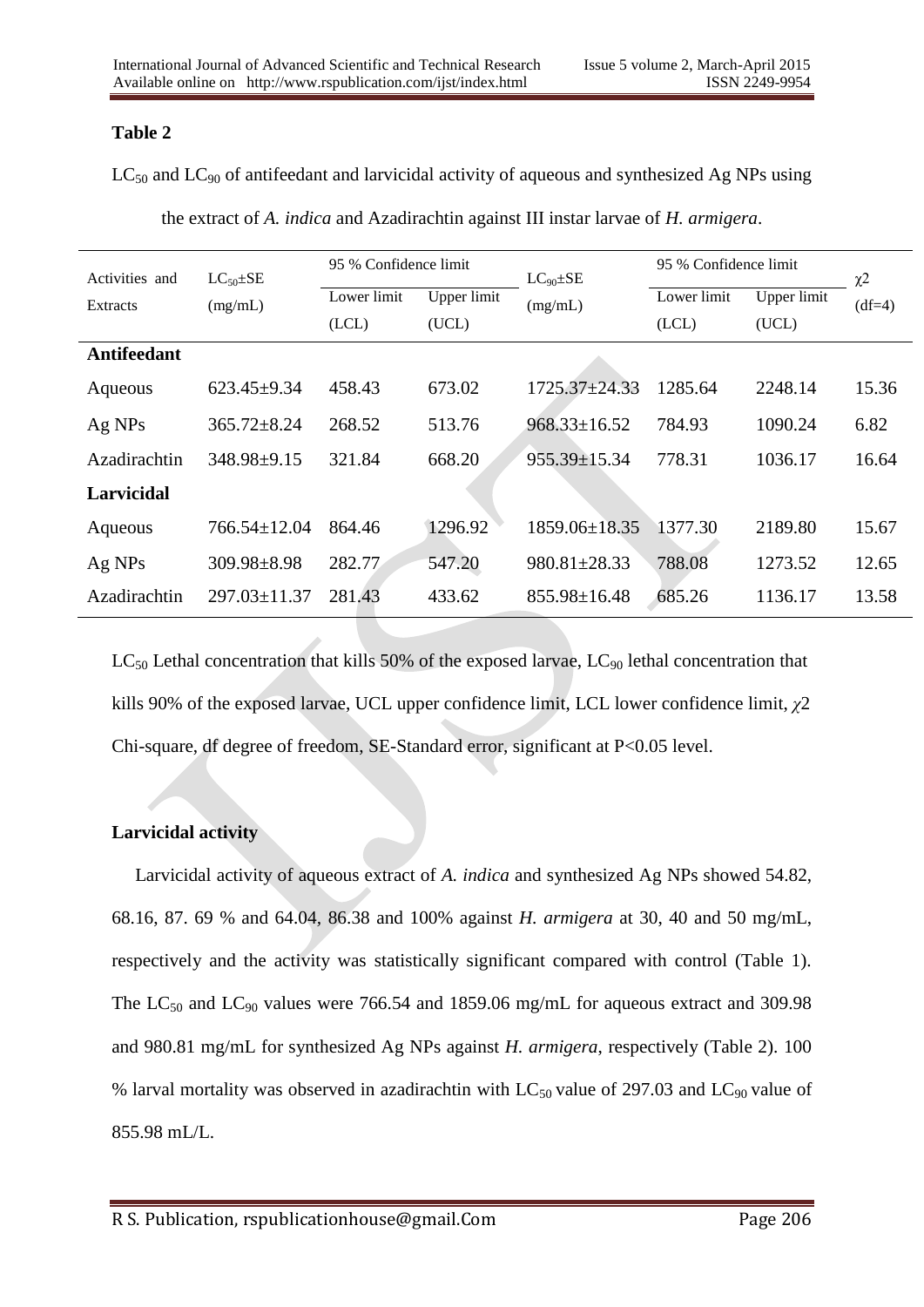## **Synthesis of Ag NPs using leaves aqueous extract of** *A. indica*

The aqueous  $AgNO<sub>3</sub>$  solution turned into yellowish brown colour within 1 h of the addition of leaf aqueous extract of *A. indica*. Intensity of brown colour increased in direct proportion to the incubation period. It was due to the excitation of surface plasmon resonance (SPR) effect and reduction of AgNO<sub>3</sub>. The silver SPR was observed at 420 nm with steady increase in intensity as a function of time of reaction (ranging from 5 to 30 min) without showing any shift of the wavelength (Fig.1 A).

## **GC–MS analysis**

 In the results pertaining to the GC–MS analysis, six compounds were detected in the aqueous leaf extract of *A. indica* (Fig. 1 B). The major chemical constituent was identified as 3-O-methyl-d-glucose (peak area 11.0 %) (**1**) by comparing with mass spectral data and retention times (Fig. 1C).The other constituents present in the aqueous extract were -4Hpyran-4-one, 2, 3- dihydro-3, 5- dihydroxy- 6 - methyl-(4.4%) (**2**), Ethanone, 1- (2-hydroxy-5 methyl phenyl)-(6.7%) (**3**), Sucrose (8.1%) (**4**), Oxalic acid, hexyl 2-methylphenyl ester (18.3%) (**5**) and Tricylo [7.4.0.0.(3,8)] tridec-12-en-2-one,5,6-epoxy-4-methyl-(18.5%) (**6**).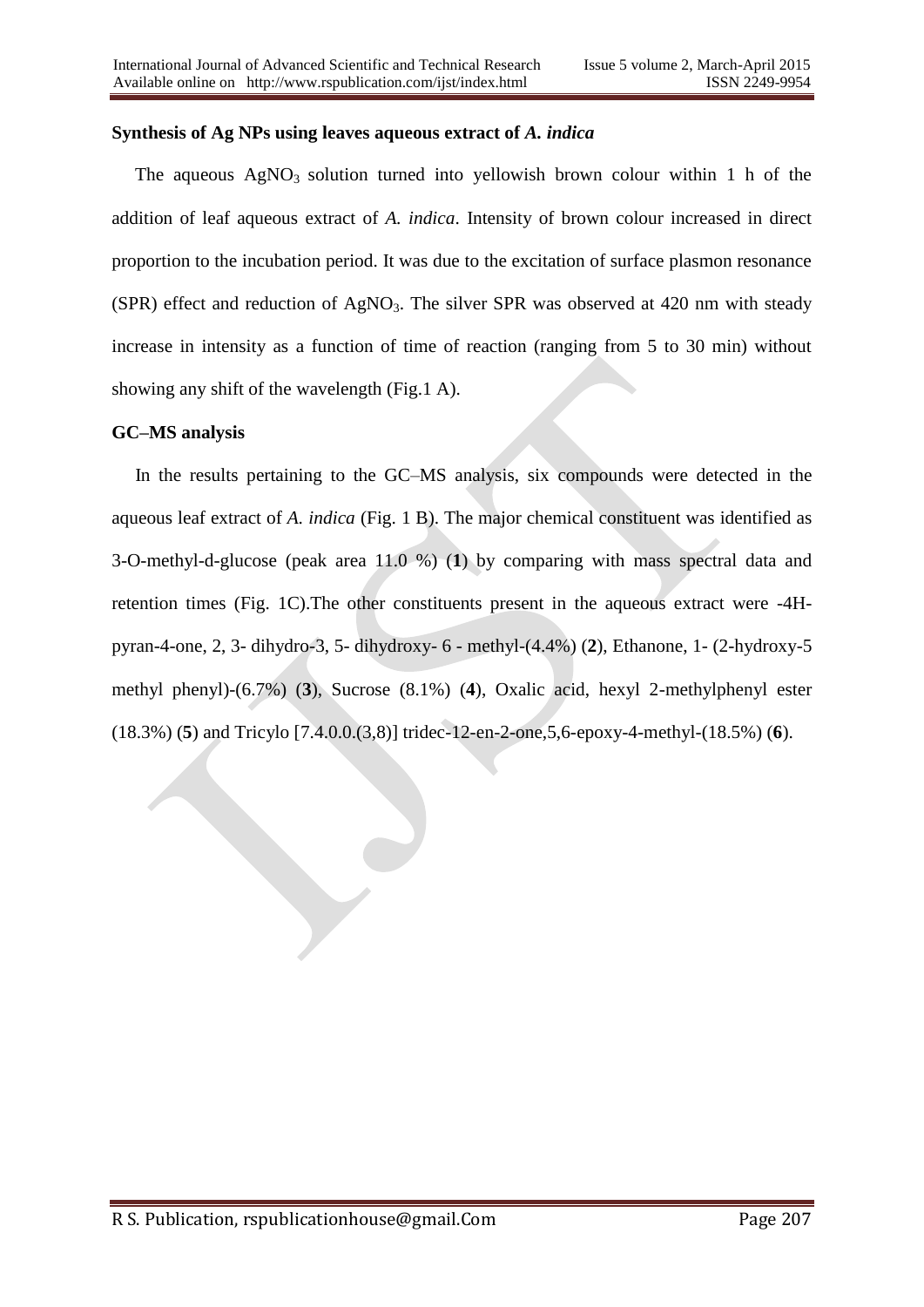

**Figure 1 (A)** UV–vis spectra of aqueous AgNO<sub>3</sub> with *A. indica* leaf extract at different time intervals and (**B)** GC-MS peak result of *A. indica* leaf aqueous extract and (**C)** Structure of major chemical constituent (3-O-Methyl-d-glucose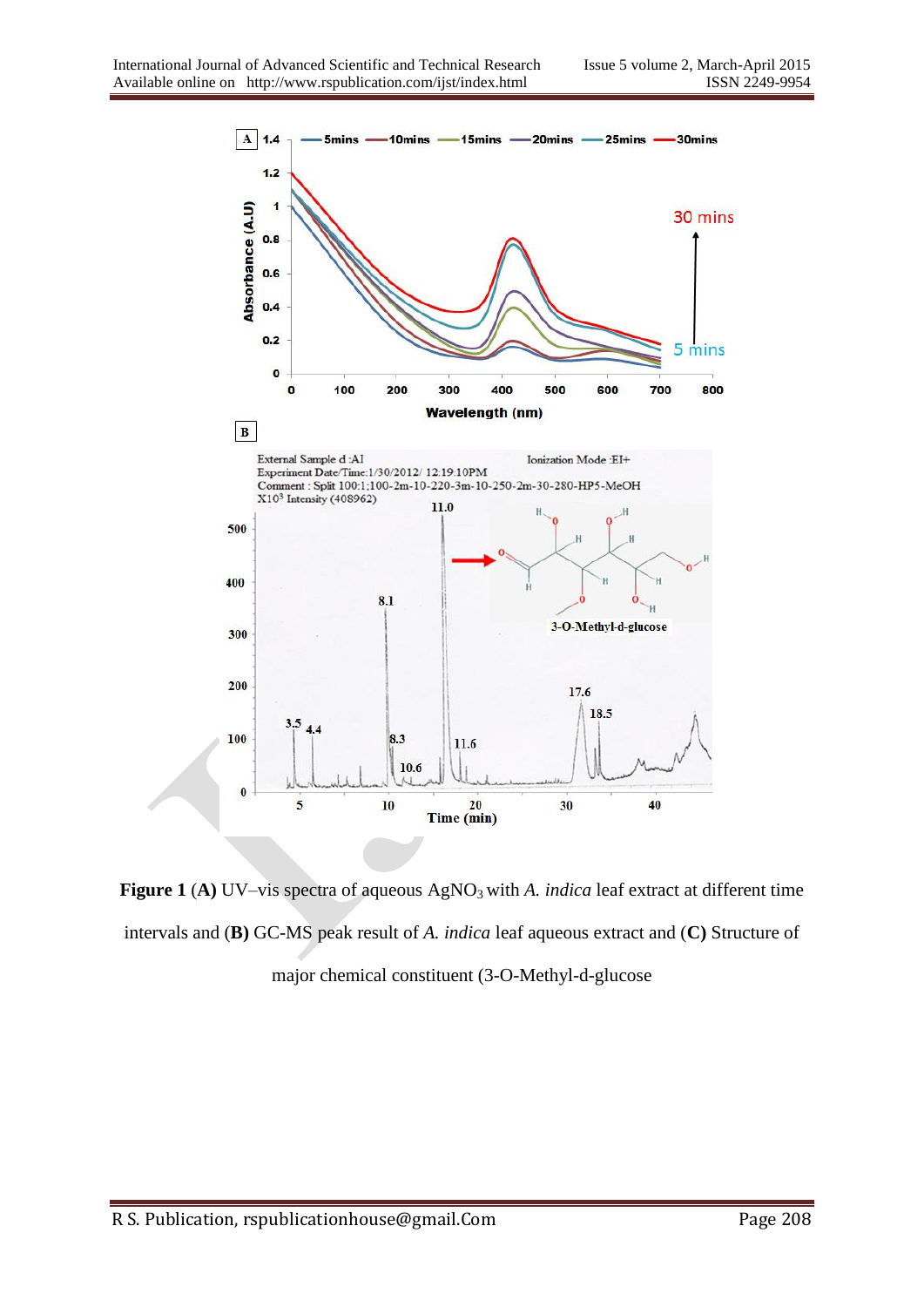# **XRD analysis**

 XRD showed intense peaks in the whole spectrum of 2*θ* value ranging from 10 to 80 and this pattern was similar to the Braggs' reflection of silver nanocrystals. The Bragg reflections samples were observed in the nanoparticle sample. The peaks were assigned to diffraction from the 38.22˚ (111), 44.54˚ (200), 64.55˚ (220) and 77.40˚ (311) planes of face centered cubic (fcc) silver, which were in good agreement with reference to the unit cell of the fcc structure with a lattice parameter of  $2\theta$  value of 4.077 Å (Fig. 2 A). It revealed that the prepared Ag NPs were biphasic in nature. The slight shift in the peak positions indicated the presence of strain in the crystal structure which is a characteristic of nanocrystallites.

## **FTIR analysis**

 FTIR spectroscopy analysis was carried out to identify the biomolecules responsible for the reduction of  $Ag<sup>+</sup>$  ions and capping of the bioreduced  $Ag$  NPs synthesized by using plant extract. FTIR spectra of our vacuum dried *A. indica* leaf extract powder showed strong absorption band at 2926.56 cm−1 corresponding to around aldehydic C-H stretching. Another band observed at 1541 cm<sup>-1</sup> is assigned an around of C=C group. After reduction of AgNO<sub>3</sub>, the decrease in intensity at 2922.56 cm−1 signify the involvement of the around aldehydic CH stretching in the reduction process. On the other hand, the shift of the band from 1541.14 cm<sup>-1</sup> to 1597.35 cm<sup>-1</sup> is assigned an around of C=C group with nanoparticles. A number of bands was formed due to O–H stretching (around 3424.16 cm−1), C–C and C–N stretching (1379.96 cm<sup>-1</sup>) and C–O stretch (around 1058.30 cm<sup>-1</sup>). When the metal nanoparticles form in solution, they must be stabilized against the van der Waals forces of attraction which may otherwise cause coagulation. Physisorbed surfactant and polymers may cause steric or electrostatic barriers or purely electrostatic barriers around the particle surface and may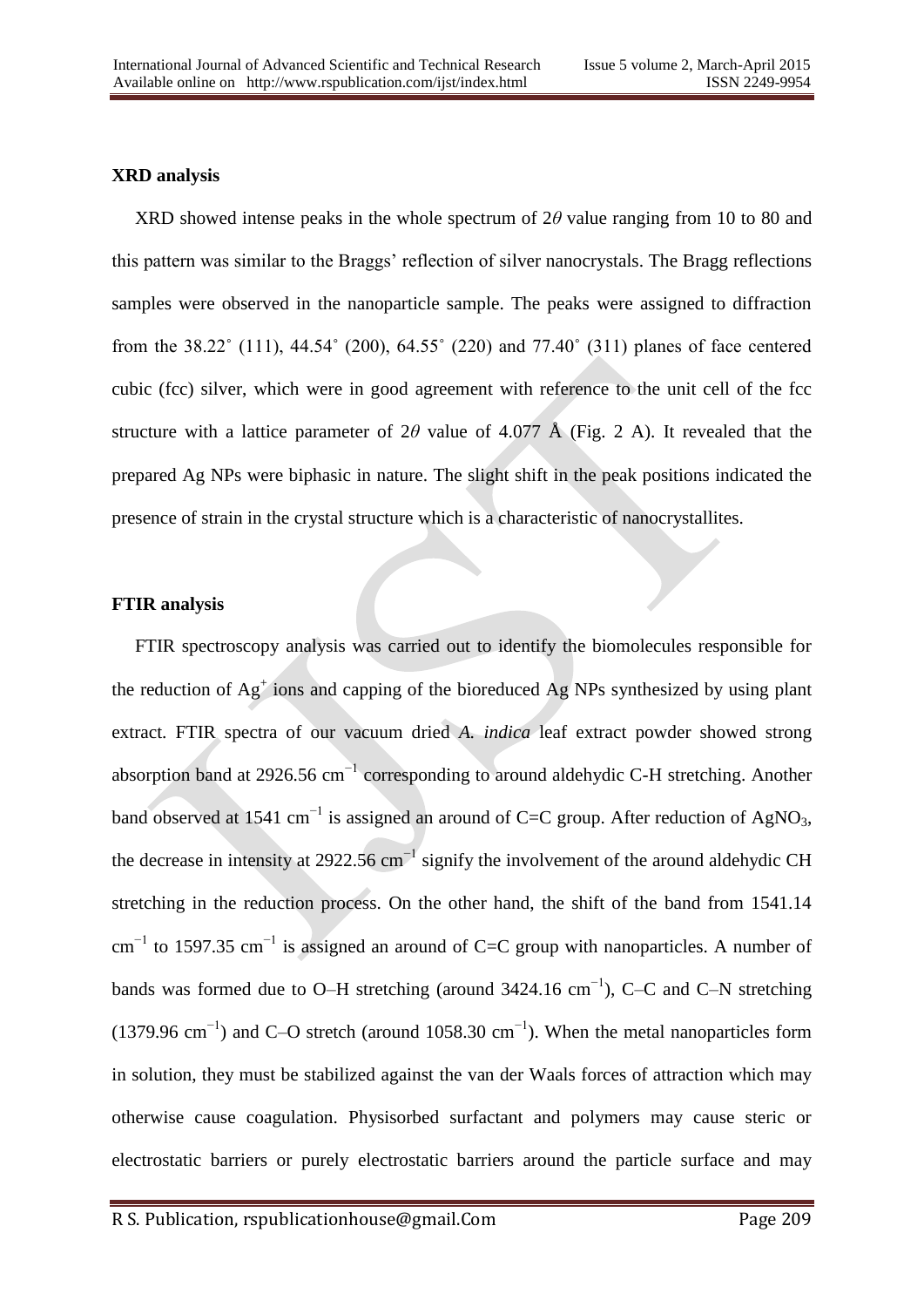thereby provide stabilization (Mulvaney, 1996). The FTIR spectrum of *A. indica* leaf aqueous extract and Ag NPs synthesized using *A. indica* are shown in Fig.2 B



**Figure 2 (A)** XRD pattern of synthesized Ag NPs using *A. indica* leaf aqueous extract, (**B)** FTIR spectrum of synthesized Ag NPs using *A. indica* leaf aqueous extract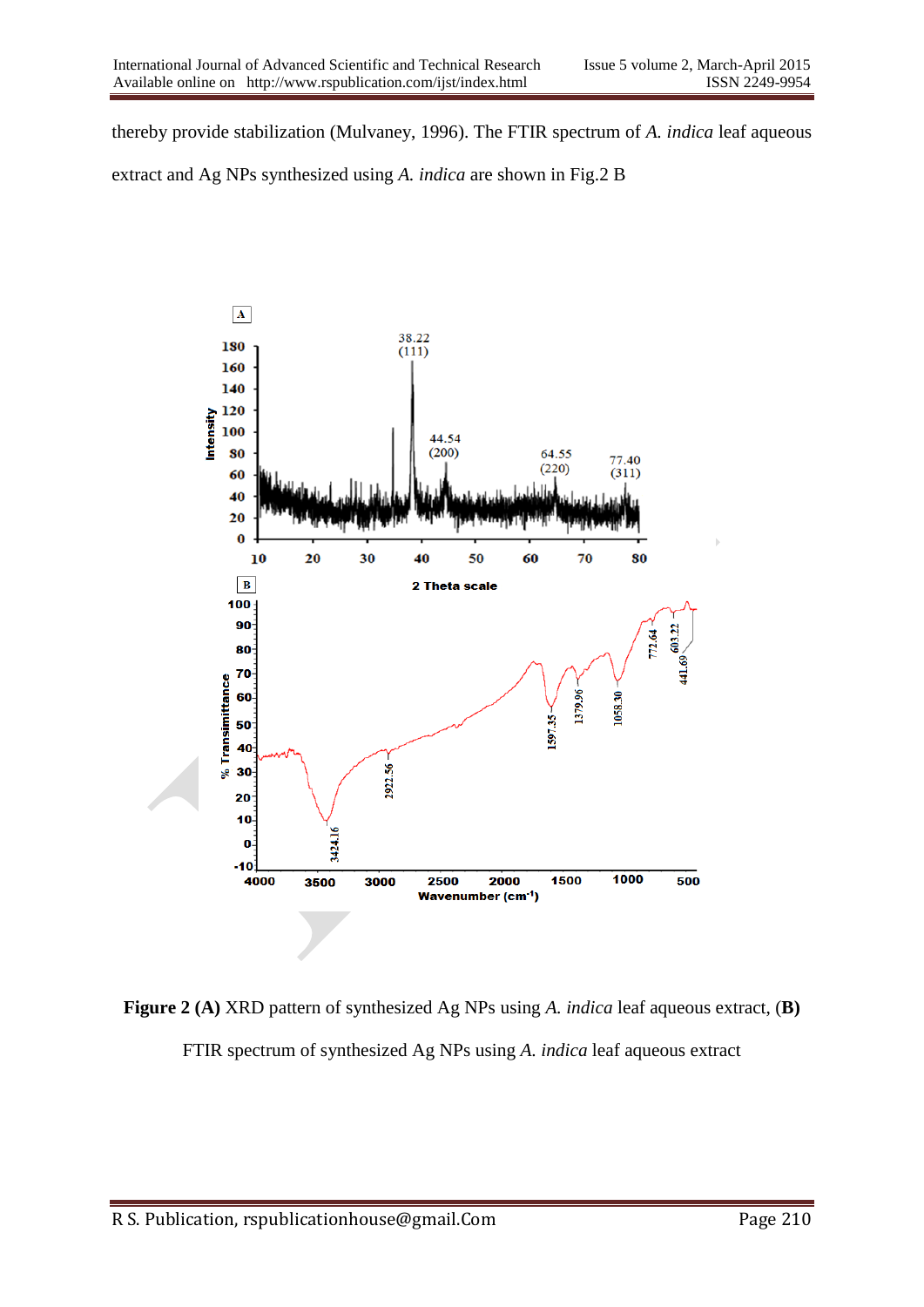## **SEM analysis**

SEM determinations of the sample  $(AgNO<sub>3</sub>)$  showed the formation of nanoparticles, which were confirmed to be the silver by EDX. SEM analysis of the synthesized Ag NPs was clearly distinguishable with an average size of 112.35 nm (Fig. 3 A and B). The NPs were asymmetrical dispersed and mostly aggregated. **EDX analysis**

 EDX attachment present with the SEM is known to provide information on the chemical analysis of the fields that are being investigated or the composition at specific locations (spot EDX). The representative profile of the spot EDX analysis was obtained by focusing on Ag NPs (Fig.3 C).

## **TEM analysis**

 The shapes and sizes of Ag NPs were measured after 24 h of incubation by using TEM analysis (Fig. 4 A and B). The nanoparticles were spherical in shape with varying size distribution ranging from 5.19 to 24.91 nm with an average size of 16.54 nm (Fig.4 C). TEM analysis showed that nanoparticles were aggregates and a few of them were scattered. XRD absorption spectra provided solid evidence of NPs formation and their growth kinetics, the shape and size of the resultant particles were elucidated with the help of TEM.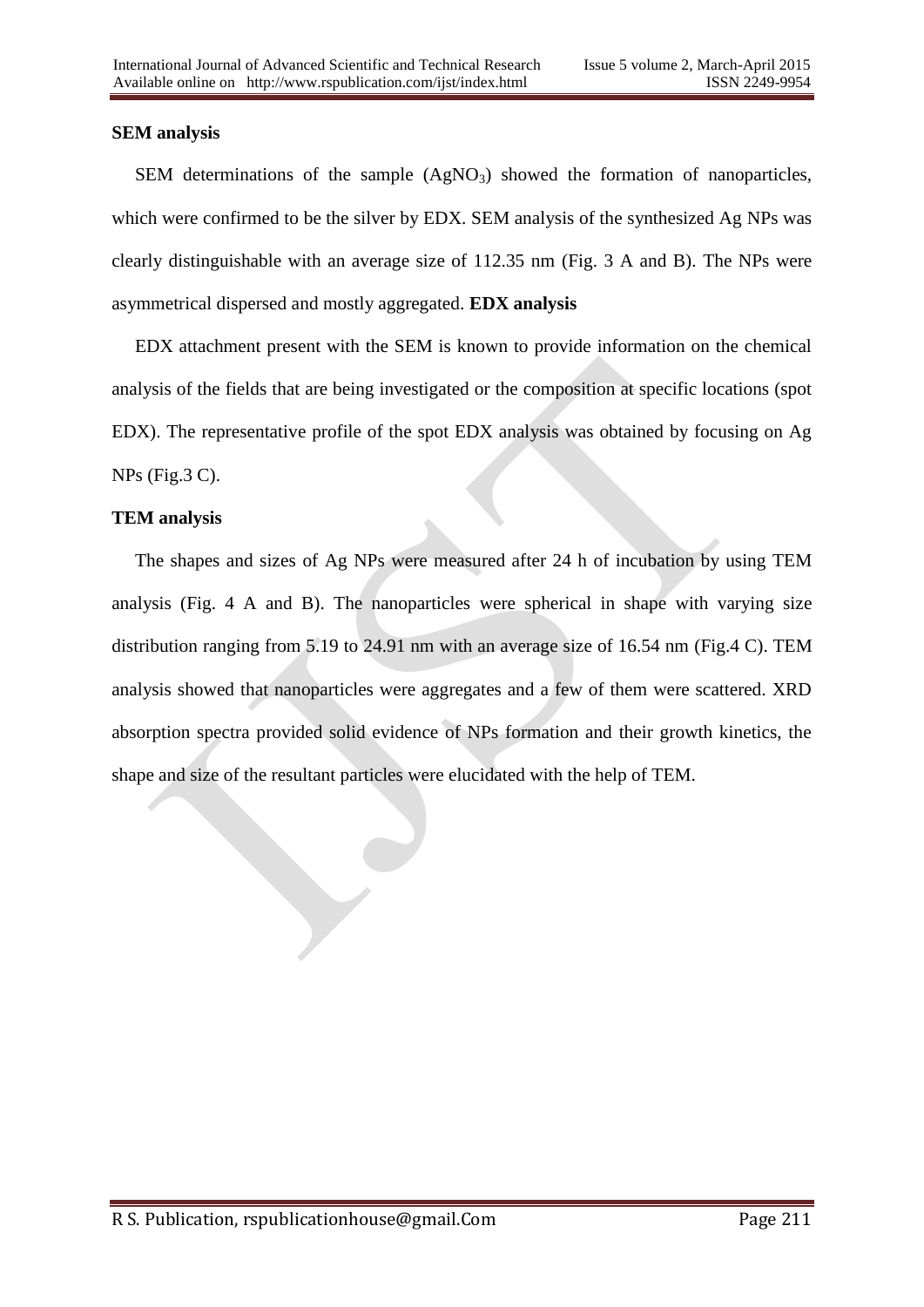

**Figure 3 (A)** SEM image of Ag NPs from A. indica leaf extract magnification at 10,000X, inset bar: 1 μm, (**B)** SEM image magnification at 15,000X, inset bar: 1 μm and **(C)** Image of Energy dispersive X-ray (EDX) observation of synthesized Ag NPs showing their chemical composition of synthesized Ag NPs.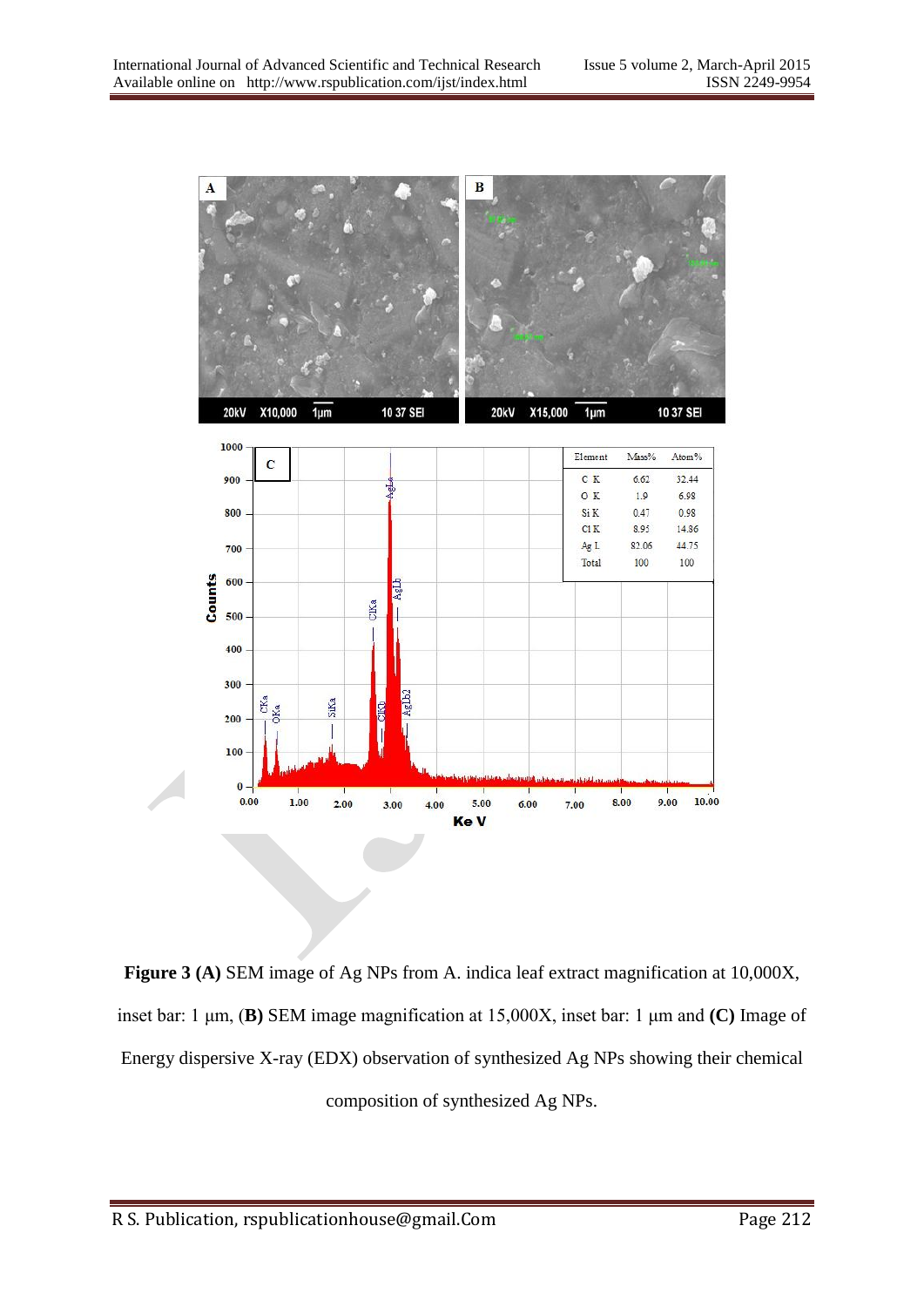

**Figure 4 (A)** and (**B)** Transmission electron microscopy images of Ag NPs derived from *A .indica* leaf extract and **(C)** particle size distribution.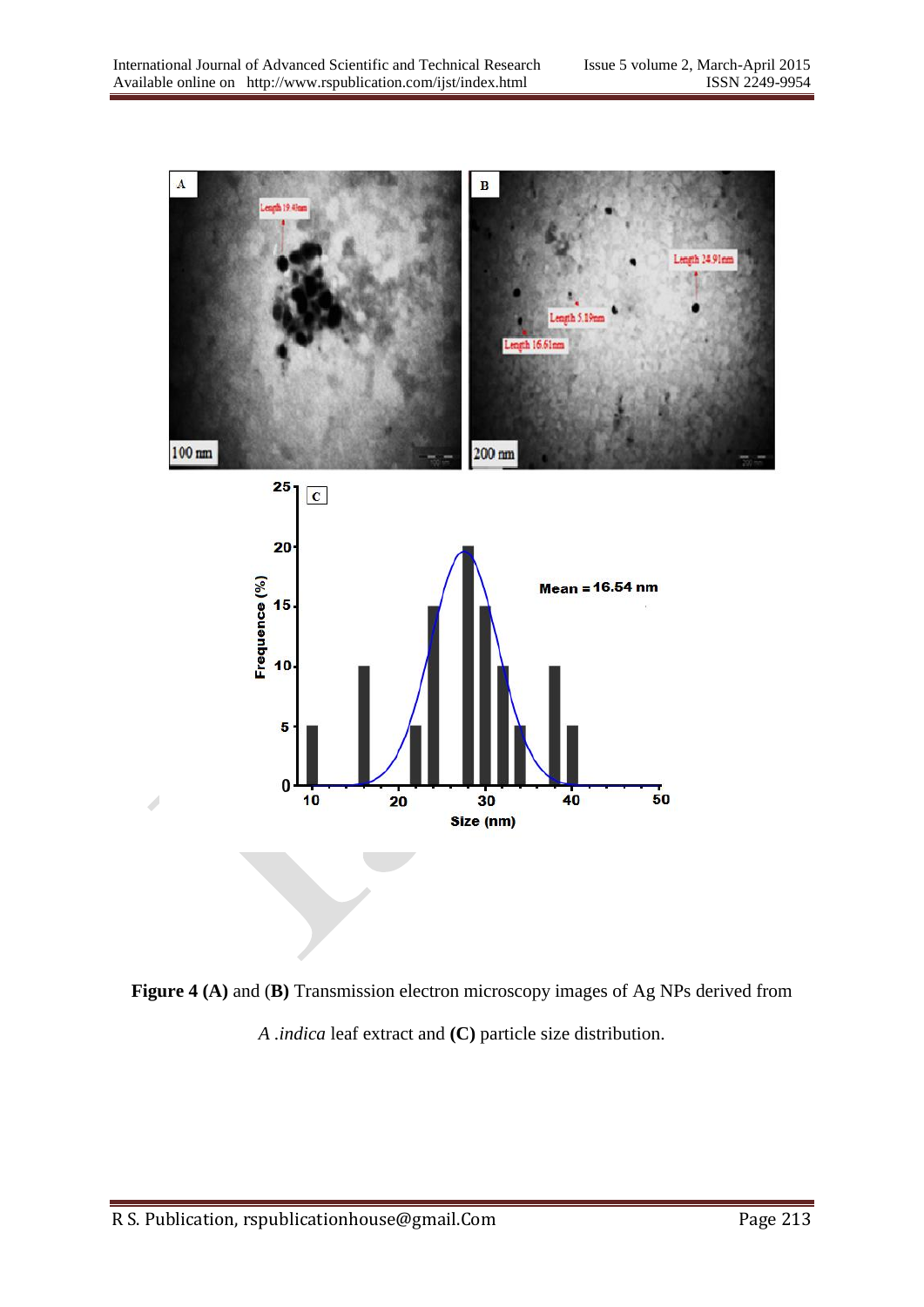# **Cytotoxic activity**

 The aim of this study was to analyse the antifeedant and larvicidal property of *A. indica* aqueous and synthesized Ag NPs against *H. armigera* and also to analyse its safety tested on human HeLa cells. The aqueous extracts of *A. indica* and synthesized Ag NPs exhibited least cytotoxic effects on HeLa cells. Cytotoxic effect of aqueous and synthesized Ag NPs was evaluated by MTT assay using HeLa cells and the results are shown in Figs. 5 A, B, C and D. The percentages of cell viability are tabulated in Table 3. The viability of HeLa cells incubated with the aqueous and synthesized Ag NPs for 48 h were more than 90 % in the concentrations ranging from 1 to 500 µg/mL. No significant morphological changes were observed in cells treated with aqueous and synthesized Ag NPs. 50 % cytotoxic concentration (TC $_{50}$ ) of aqueous and synthesized Ag NPs were determined by analysing the of dose–response curves (Table 3). HeLa cells treated with the aqueous and synthesized Ag NPs showed a concentration-dependent cytotoxic effect. As the concentration increased from 1 to 500 μg/mL, the percentage of inhibition was found to be increasing. 88.56 % and 72.25 % of cell viability were observed at the concentration of 500 μg/mL in aqueous and synthesized Ag NPs, respectively (Figs. 5 A and B). The cytotoxic concentration (TC<sub>50</sub>) values were found to be  $>100$  and 80.5 µg/mL, respectively. The azadirachtin compound showed lesions of cells when increasing the concentrations with TC<sub>50</sub> value of <10  $\mu$ L/mL (Fig. 5 C). Normal HeLa cell lines are shown in Fig. 5D.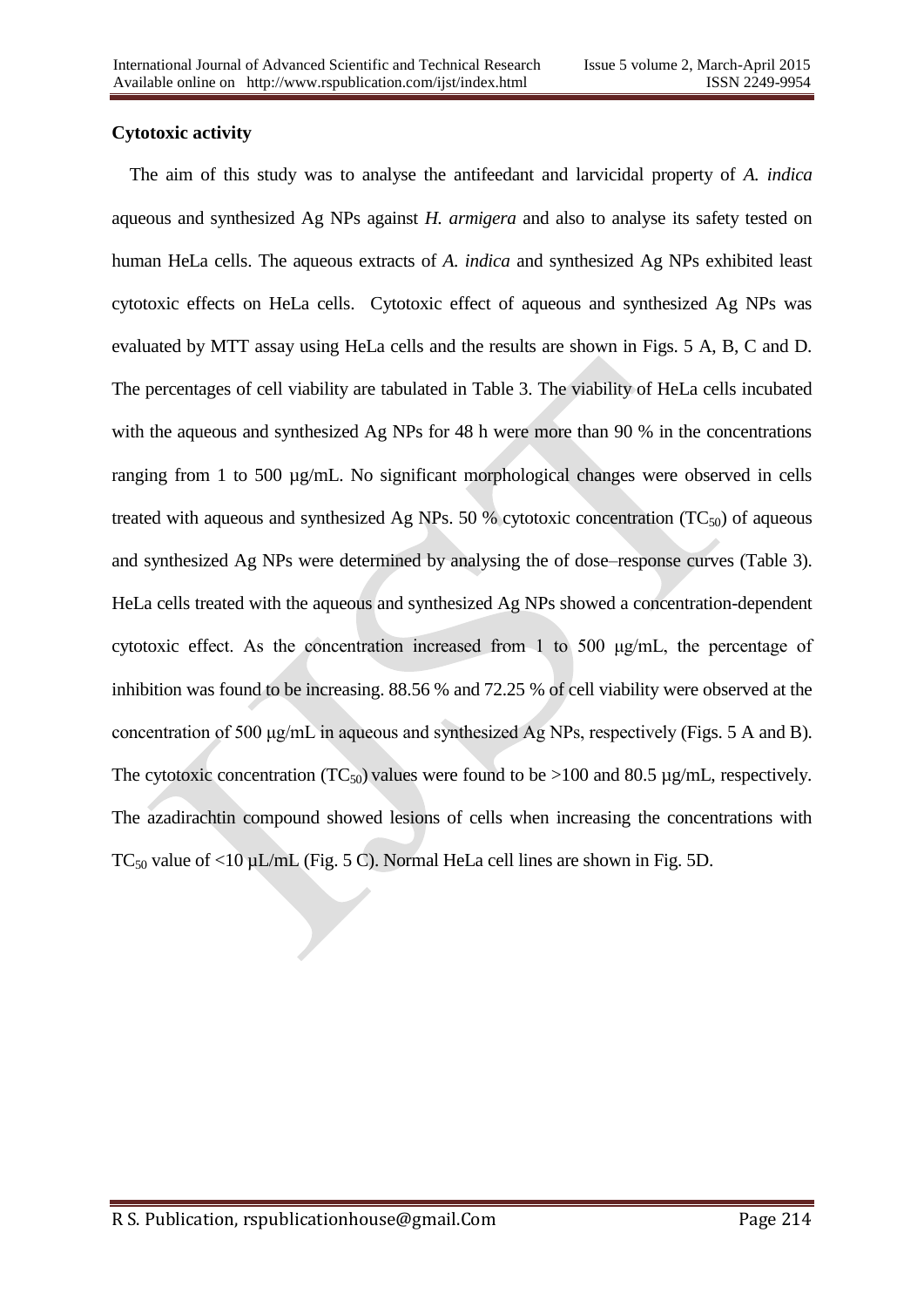# **Table 3**

Cell viability (%) of *A. indica* extract, Ag NPs and azadirachtin treated against human

| Concentrations $\mu$ g/mL           | A. indica $(\%)$ | Ag NPs $(\% )$   | Azadirachtin (%) |
|-------------------------------------|------------------|------------------|------------------|
| 500                                 | $88.56 \pm 0.23$ | $72.25 \pm 1.74$ | $6.08 \pm 0.46$  |
| 250                                 | 93.96±0.52       | $60.58 \pm 0.37$ | $18.56 \pm 1.54$ |
| 125                                 | $98.58 \pm 1.65$ | $54.23 \pm 1.39$ | $22.14 \pm 1.36$ |
| 100                                 | $98.64 \pm 0.61$ | $56.32 \pm 0.92$ | $35.69 \pm 1.37$ |
| 50                                  | $100 \pm 0.00$   | $60.35 \pm 1.83$ | $42.25 \pm 0.24$ |
| 25                                  | $100 \pm 0.00$   | $68.75 \pm 1.53$ | $48.77 \pm 1.94$ |
| 10                                  | $100 \pm 0.00$   | $72.58 \pm 1.57$ | $51.23 \pm 0.48$ |
| 5                                   | $100 \pm 0.00$   | $81.24 \pm 0.35$ | $59.63 \pm 1.43$ |
| 1                                   | $100 \pm 0.00$   | $86.32 \pm 0.74$ | $63.25 \pm 0.84$ |
| Cell control                        | 100              | 100              | 100              |
| Cytotoxicity ( $TC_{50} \mu g/ml$ ) | >100             | 80.5             | < 10             |

cervical cancer cell lines (HeLa)

The values are expressed in mean  $\pm$  SE. values are analyzed by Graph Pad prism 5 Software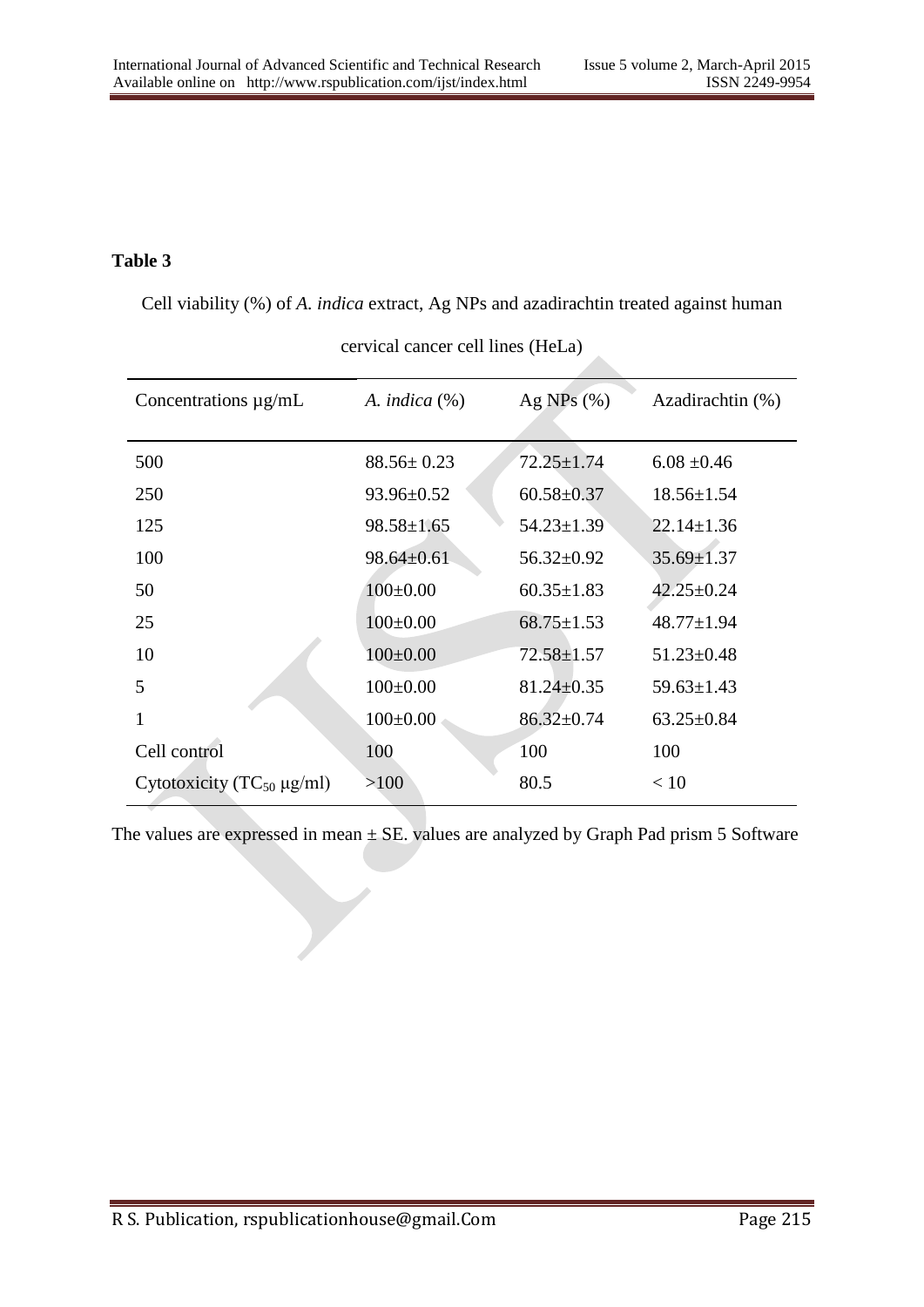

**Figure 5 A, B, C** and **D** Photograph showing cytotoxicity (TC<sub>50</sub>) effect of *A. indica*, synthesized Ag NPs, Azadirachtin and normal HeLa cells.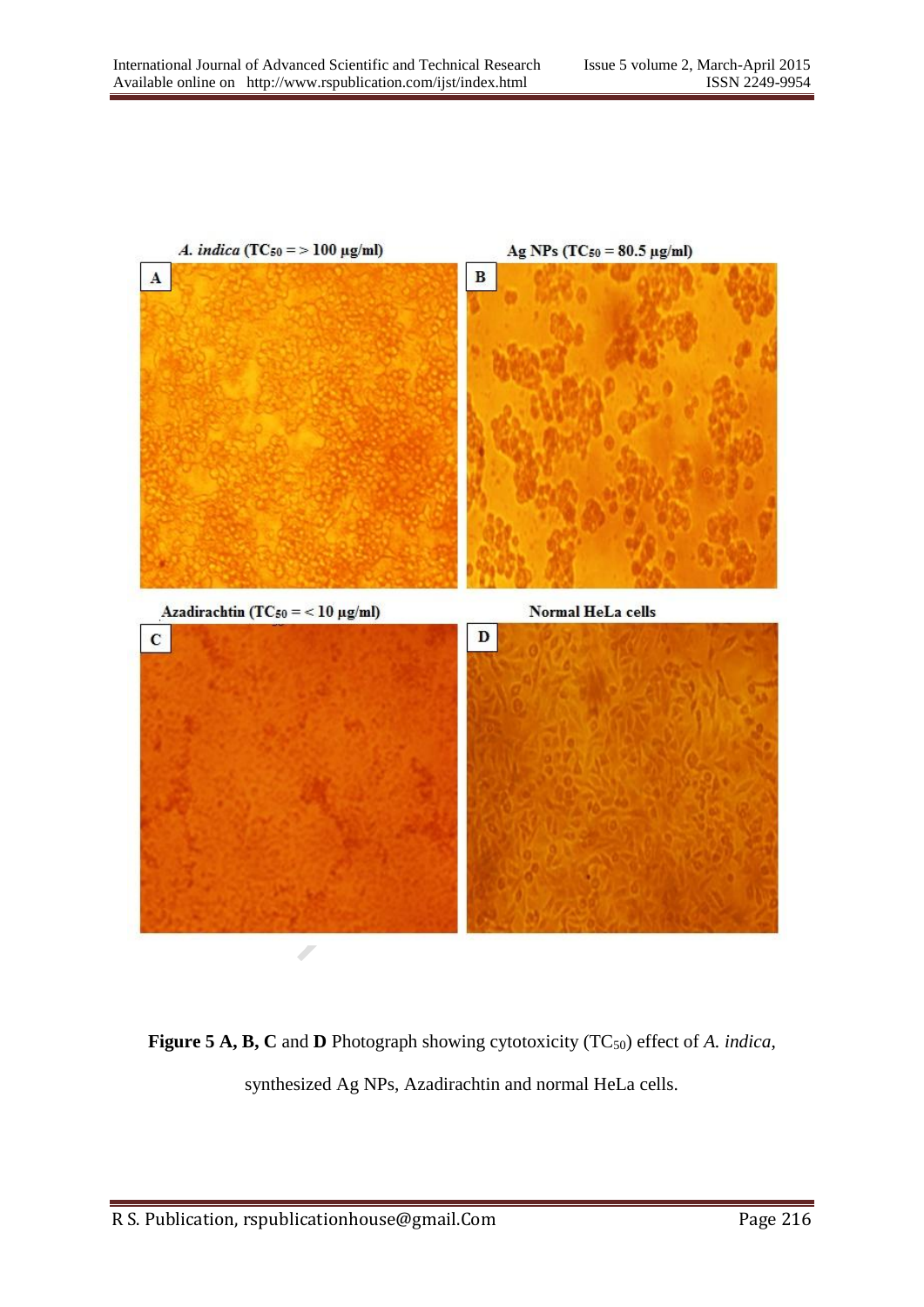## **Discussion**

 Plants or their extracts can be efficiently used in the synthesis of Ag NPs as a greener route. Control over the shape and size of nanoparticles seems to be very easy with the use of plants. Such plant synthesized NPs have been used in various applications for human benefit. Plant-mediated synthesis of nanoparticles is a very promising area of research [17]. Nanoparticles help to produce new pesticides, insecticides and insect repellents [26]. The synthesized Ag NPs from *A. indica* showed more than 80% antifeedant and larvicidal activities against *H. armigera* at the concentration of 50 mg/mL. The present finding corroborated [30]. Who reported that natural compound 6-(4,7-hydroxyhyptyl) quinone isolated from ethyl acetate extract of *Pergularia daemia* showed more than 65% feeding deterrent activity against *H. armigera* at 1000 ppm. The rhein compound derived from ethyl acetate extract of *Cassia fistula* showed 76 % antifeedant activity at 1000 ppm against *H. armigera* [4]. [3], reported that the leaf and root extracts of *Aristolochia tagala* showed higher antifeedant activity (56.06%), lethal concentration for feeding inhibition (3.69%), larvicidal (40.66%), pupicidal (28%), total mortality (68.66%) and prolonged larval and pupal duration (12.04–13.08 days) against *S. litura*. [42] reported that fractions from ethyl acetate extract of *Hydnocarpus alpina* showed good antifeedant activity against *H. armigera*, the fractions might have affected the mouth parts or chemoreceptors since the insects were deterred from feeding. The synthesized Ag NPs of the present study showed effective larvicidal activity compared to antifeedant activity against *H. armigera*. [14] observed that the aglaroxin A inhibited the food intake resulting in the reduction of *H. armigera* larval growth.

 The results of the present study showed that synthesized Ag NPs using *A. indica* extract in relation to AgNO<sub>3</sub> exhibited various levels of reduction of larvae of *H. armigera* and offered various degrees of protection to plants compared with *A. indica* based aqueous extract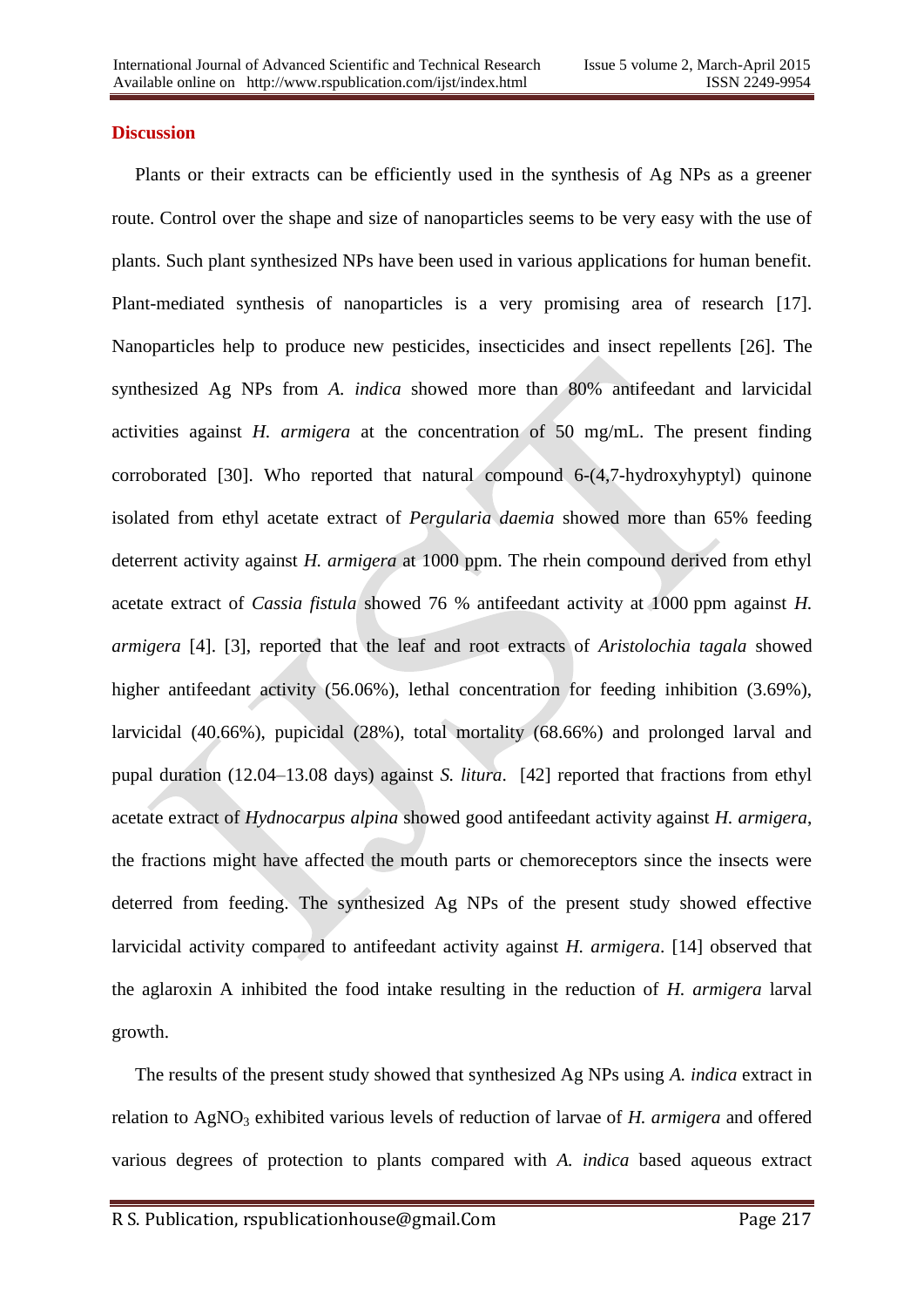formulations. Various studies have been taken in use for the detection of the usage of botanicals as control in the pest. The pesticidal activity showed that the synthesized Ag NPs using *Euphorbia prostrata* was more effective than the aqueous extract and AgNO<sub>3</sub> solution, the complete mortality (100 %) was observed on 7th day for the synthesized Ag NPs but in aqueous extract and the  $AgNO<sub>3</sub>$  solutions the same mortality was observed after 14 days against *S. oryzae* [44]. The present study azadirachtin showed lesions in cells with increasing concentration ( $TC_{50}$  <10 $\mu$ g/ml) and 50 % cytotoxic concentration ( $TC_{50}$ ) of aqueous and synthesized Ag NPs was determined by analysing the dose–response curves. Patel et al. (2009) reported that the *Solanum nigrum* methanolic extract showed significant inhibitory action on HeLa cell line in concentration range between 10 mg/ml to 0.0196 mg/ml by using MTT assay. Aqueous extract of mature fruit of *Capparis spinosa* caused less inhibition activity on the growth HeLa tumour cell lines with cytotoxic concentration (CC 50 %) for more than 10000 μg/ml [1].

The aqueous  $AgNO_3$  solution turned into yellowish brown colour within 1 h of addition of *A. indica* leaf extract. In UV spectral analysis, the generation of color was due to excitation of surface plasmon in metal nanoparticles [24]. The synthesized Ag NPs using aqueous leaf extract of *A. indica* and the XRD showed the number of Bragg reflections with 2θ values of 38.22˚, 44.54˚, 64.55˚ and 77.40˚ sets of lattice planes were observed at 111, 200, 220 and 311 fcc of silver, respectively. [20] reported that the Ag NPs synthesized by leaf aqueous extract of *Lawsonia inermis* showed the XRD pattern at four intense peaks in the whole spectrum of 2θ values of 38.34°, 44.59°, 65.04°, and 77.77° assigned to the (111), (200), (220), and (311) planes of a face centred cubic lattice of silver.

 In the present study, the FTIR analysis of Ag NPs free from proteins and water soluble compounds was done in this direction. There was a shift in the following peak and the spectra showed sharp and strong absorption band at 3424.16 to 2922.56 cm<sup>-1</sup> double in case of NH<sub>2</sub>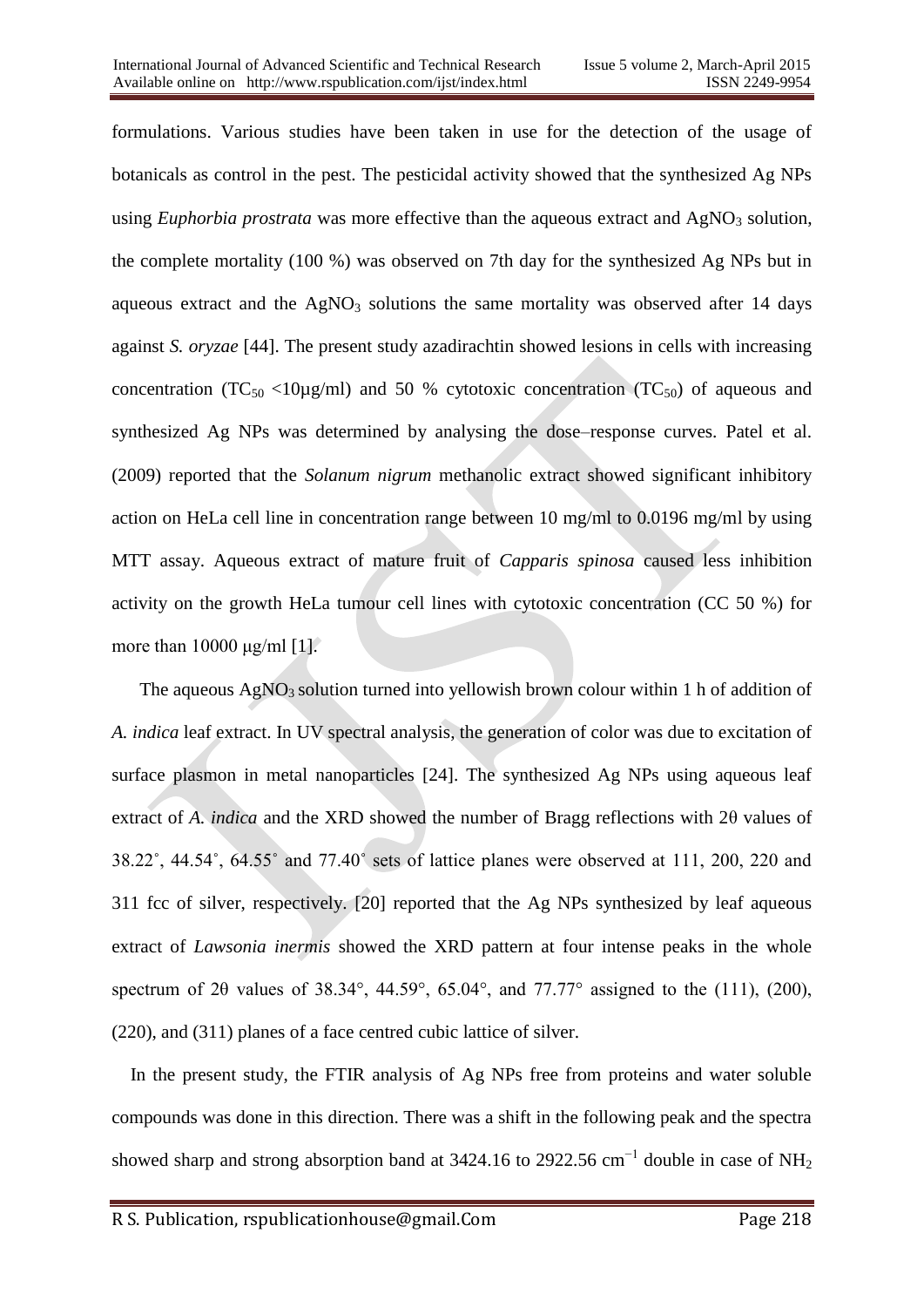group of a primary amine (N-H Stretch).The presence of the medium peak at 1597.35 to 1379.96 cm<sup>-1</sup> very broad often looks like distorted baseline at presence of aromatics rings (C–C stretch (in–ring). The strong bands 1058.30 to 772.64 cm<sup>-1</sup> were assigned to =C–H bend, alkenes and the medium bands 603.22 to 441.69 cm−1 were assigned to C–Br stretch alkyl halides. The FTIR peak located at around  $2359 \text{ cm}^{-1}$  was attributed to the N–H stretching vibrations or the C=O stretching vibrations. A broad intense band at  $3402 \text{ cm}^{-1}$  in the spectra can be assigned to the N–H stretching frequency arising from the peptide linkages present in the proteins of the extract [23].

 SEM micrographs of the reaction mixtures containing 10 mg of *A. indica* leaf extract powder and 1.0 mM of  $AgNO<sub>3</sub>$  solution were incubated for 15 minutes and magnified to 10,000X and 15,000X which revealed particle size of 97.07-133.33 nm. For the SEM studies, reaction mixtures were air-dried on silicon wafers. As a result, a coffee ring phenomenon was observed. [10] reported the SEM micrographs of the synthesized Ag NPs of *Tinospora cordifolia* and its size was measured to be in rage of 55–80 nm.

 In the present study, the chemical purity and composition was analysis with Energydispersive X-ray spectroscopy (EDX). The EDX attachment present with the SEM is known to provide information on the chemical analysis of the fields that are being investigated or the composition at specific locations. EDX chemical analysis provide information on the fields that are being investigated or the composition at specific locations (spot EDX) was obtained by focusing on Ag NPs in *Manilkara zapota* [32].

 In the present study, the TEM analysis revealed that the nanoparticles were spherical in shape. TEM analysis showed that the nanoparticles were aggregated and a few of them were scattered. The size of particles ranged from 5.19 nm to 24.91 nm and the average size was calculated as 16.54 nm. The absorption spectra provide solid evidence of nanoparticles formation and their growth kinetics, the shape and size of the resultant particles were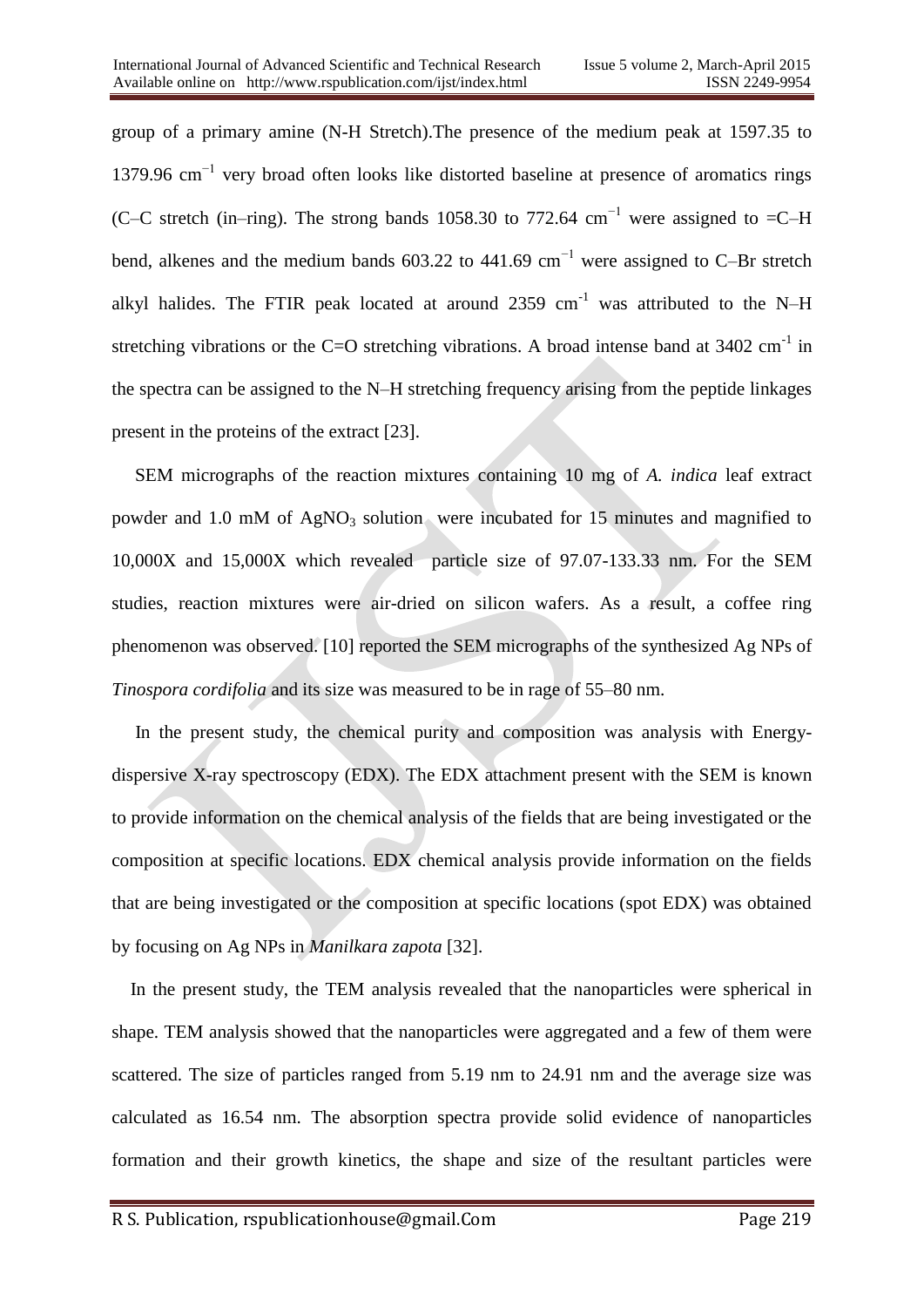elucidated with the help of TEM. The particle shape of plant-mediated Ag NPs were mostly spherical in shape with exception of neem (*Azadirachta indica*) which yielded polydisperse particles both with spherical and flat plate-like morphology with 5–35 nm in size [37].

## **Conclusion**

We propose an eco-friendly method for Ag NPs synthesis by the green chemistry approach using the aqueous leaf extract of *A. indica*. The leaf extract of *A. indica* is environmentally benign and renewable and is capable of acting as both reducing and stabilizing agent. SEM analysis revealed that the particles were mostly aggregated and spherical in shape with an average of 112.35 nm. Synthesized Ag NPs showed potential antifeedant (92.40 %) and larvicidal (100 %) activities against *H. armigera* with  $LC_{50}$  values of 365.72 and 309.98 mg/mL; 623.45 and 766.54 mg/mL, respectively. The aqueous and synthesized Ag NPs extracts of *A. indica* exhibited least cytotoxic effects on human HeLa cells. In the present approach, we avoid the use of hazardous, toxic solvents. This nanostructure showed excellent antifeedant and larvicidal activity against *H. armigera*. Therefore, the synthesized Ag NPs using plant extract provides a promising approach for the large-scale industrial production of nanomaterials for pest control.

## **References**

- [1] A.A.B.AL-Asady, K. H.Khalil, S.S.M.Barwari, Cytotoxic and Cytogenetics Effects of Aqueous, Methanolic and Secondary Metabolites Extracts of *Capparis spinosa* on Tumor Cell Lines *in vitro*. Jordan. J. Biol. Sci.5, 15–30, 2012.
- [2] K.Baskar, R.Maheswaran, S.Kingsley, S.Ignacimuthu, Bioefficacy of *Couroupita guianensis* (Aubl) against *Helicoverpa armigera* (Hub) (Lepidoptera: Noctuidae) larvae. Span. J. Agri. Res. 8, 135–141, 2010.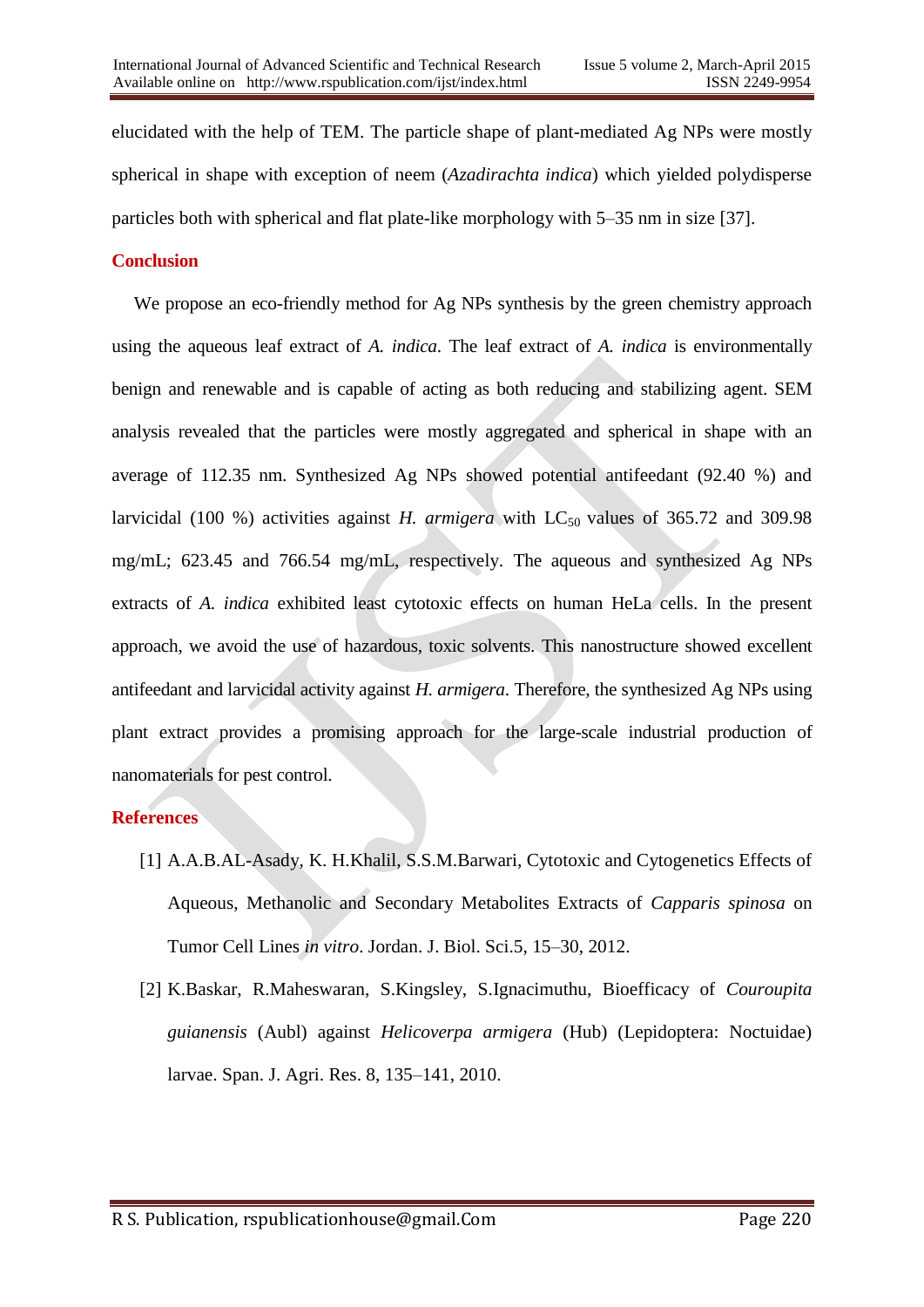- [3] K.Baskar, S.Sasikumar, C.Muthu, S.Kingsley, S.Ignacimuthu, Bioefficacy of *Aristolochia tagala* Cham. against *Spodoptera litura* Fab. (Lepidoptera:Noctuidae). Saudi. J. Biol. Sci. 18, 23–27, 2011.
- [4] V.Duraipandiyan, S.Ignacimuthu, M.G.Paulraj, Antifeedant and larvicidal activities of Rhein isolated from the flowers of *Cassia fistula* L. Saudi. J. Biol. Sci. 18, 129– 133, 2011.
- [5] EPPO, Distribution maps of Quarantine Pests, *Helicoverpa armigera*, Available from[:www.eppo.org/QUARANTINE/insects/Helicoverpa\\_armigera/ HELIAR\\_map,](http://www.eppo.org/QUARANTINE/insects/Helicoverpa_armigera/%20HELIAR_map) 2005.
- [6] M.Frederich, J.M.Dogne, L.Angenot, P.De Mol, New trends in anti-malarial agents. Curr. Med. Chem. 9, 1435–1456, 2002.
- [7] S.Ignacimuthu, S.Maria Packiam, M.Pavunraj, N.Selvarani, Antifeedant activity of *Sphaeranthus indicus* L. against *Spodoptera litura* Fab. Entomon. 31, 41–44, 2006.
- [8] A.Ingle, A.Gade, S.Pierrat, C.Sonnichsen, M.Rai, Mycosynthesis of silver nanoparticles using the fungus *Fusarium acuminatum* and its activity against some human pathogenic bacteria. Curr. Nanosci. 4, 141–144, 2008.
- [9] M.B.Isman, O.Koul, A.Lucyzynski, J.Kaminski, Insecticidal and antifeedant bioactivities of neem oils and their relationship to Azadirachtin content. J. Agri. Food Chem. 38, 1407–1411, 1990.
- [10] C.Jayaseelan, A.A.Rahuman, G.Rajakumar, A.V.Kirthi, T.Santhoshkumar, S.Marimuthu, A.Bagavan, C.Kamaraj, A.A.Zahir, G.Elango, Synthesis of pediculocidal and larvicidal silver nanoparticles by leaf extract from heartleaf moonseed plant, *Tinospora cordifolia* Miers C. Parasitol. Res. 109,185–194, 2011.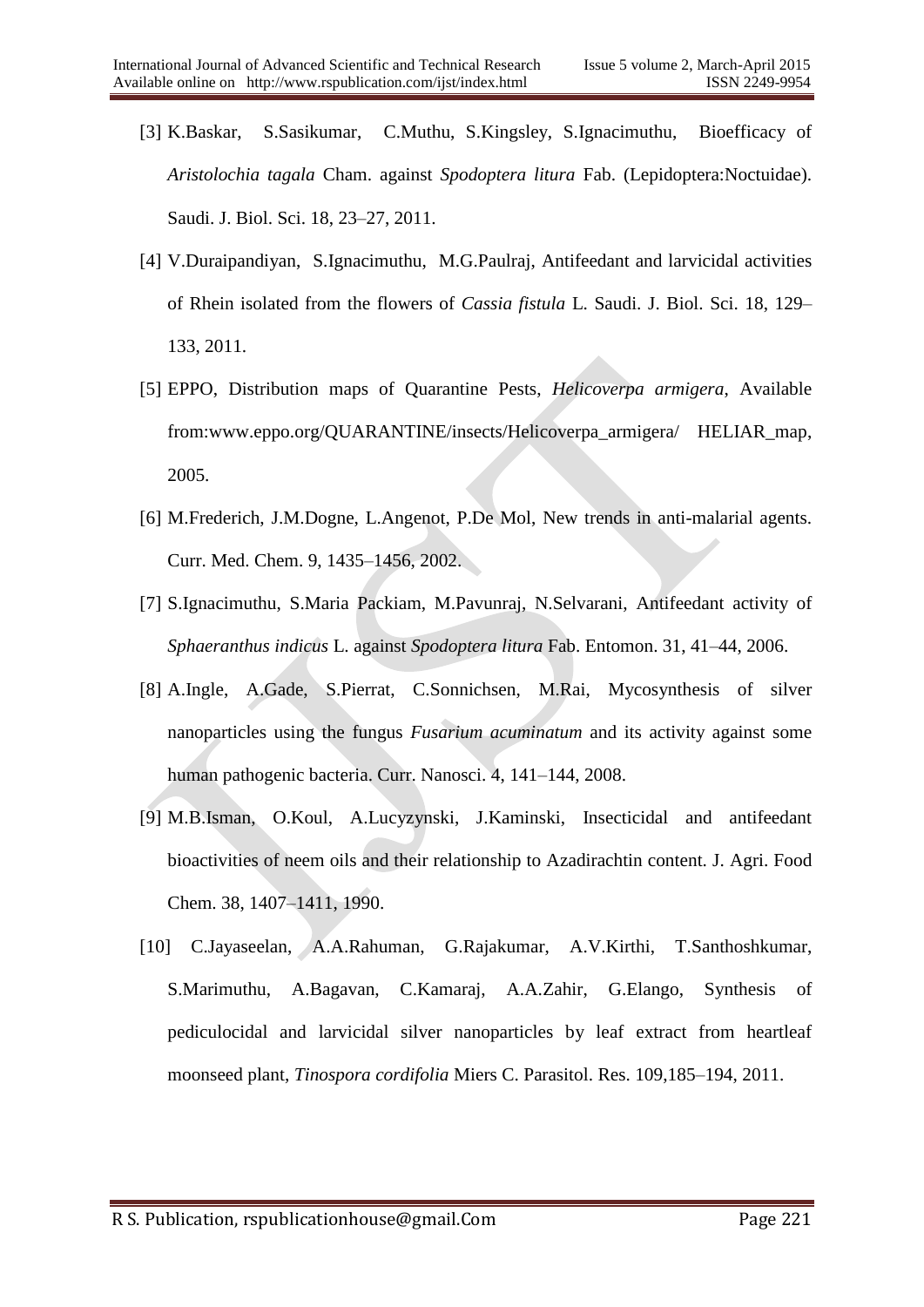- [11] C.Kamaraj, A.A.Rahuman, A.Bagavan, Screening for antifeedant and larvicidal activity of plant extracts against *Helicoverpa armigera* (Hübner), *Sylepta derogata* (F.) and *Anopheles stephensi* (Liston). Parasitol. Res. 103, 1361–1368, 2008.
- [12] C.Kamaraj, G.Rajakumar, A.A.Rahuman, K.Velayutham, A.Bagavan, A.A.Zahir, G.Elango, Feeding deterrent activity of synthesized silver nanoparticles using *Manilkara zapota* leaf extract against the house fly, *Musca domestica* (Diptera: Muscidae). Parasitol. Res. 111(6), 2439–2448, 2012.
- [13] O.Koul, J.S.Shankar, N.Mehta, S.C.Taneja, A.K.Tripathi, K.L.Dhar, Bioefficacy of crude extracts of *Aglaia* species (Meliaceae) and some active fractions against lepidopteran larvae. J. Appl. Entomol. 121, 245–248, 1997.
- [14] O.Koul, G.Singh, R.Singh, J.S.Multani, Bioefficacy and mode-of-action of aglaroxin A from *Aglaia elaeagnoidea* (syn. *A*. *roxburghiana*) against *Helicoverpa armigera* and *Spodoptera litura*. Entomol. Exp. Appl. 114, 197–204, 2004.
- [15] K.R.Kranthi, D.R.Jadhav, S.Kranthi, R.R.Wanjari, S.S.Ali, D.Russell, Insecticide resistance in five major insect pests of cotton in India. Crop. Protec. 21, 229–460, 2002.
- [16] K.R.Kranthi, S.Kranthi, S.Ali, S.K.Banerjee, Resistance to Cry1Ac δ-endotoxin of *Bacillus thuringiensis* in a laboratory selected strain of *Helicoverpa armigera* (Hubner). Curr. Sci. 78, 1001–1004, 2000.
- [17] V.Kumar, S.K.Yadav, Plant-mediated synthesis of silver and gold nanoparticles and their applications. J. Chem. Tech. Biotech. 84, 151–157, 2009.
- [18] K.M.Loha, N.A.Shakil, J.Kumar, M.K.Singh, C.Srivastava, Bio-efficacy evaluation of nanoformulations of β-cyfluthrin against *Callosobruchus maculatus* (Coleoptera: Bruchidae). J. Environ. Sci. Health B. 47(7), 687– 691, 2012.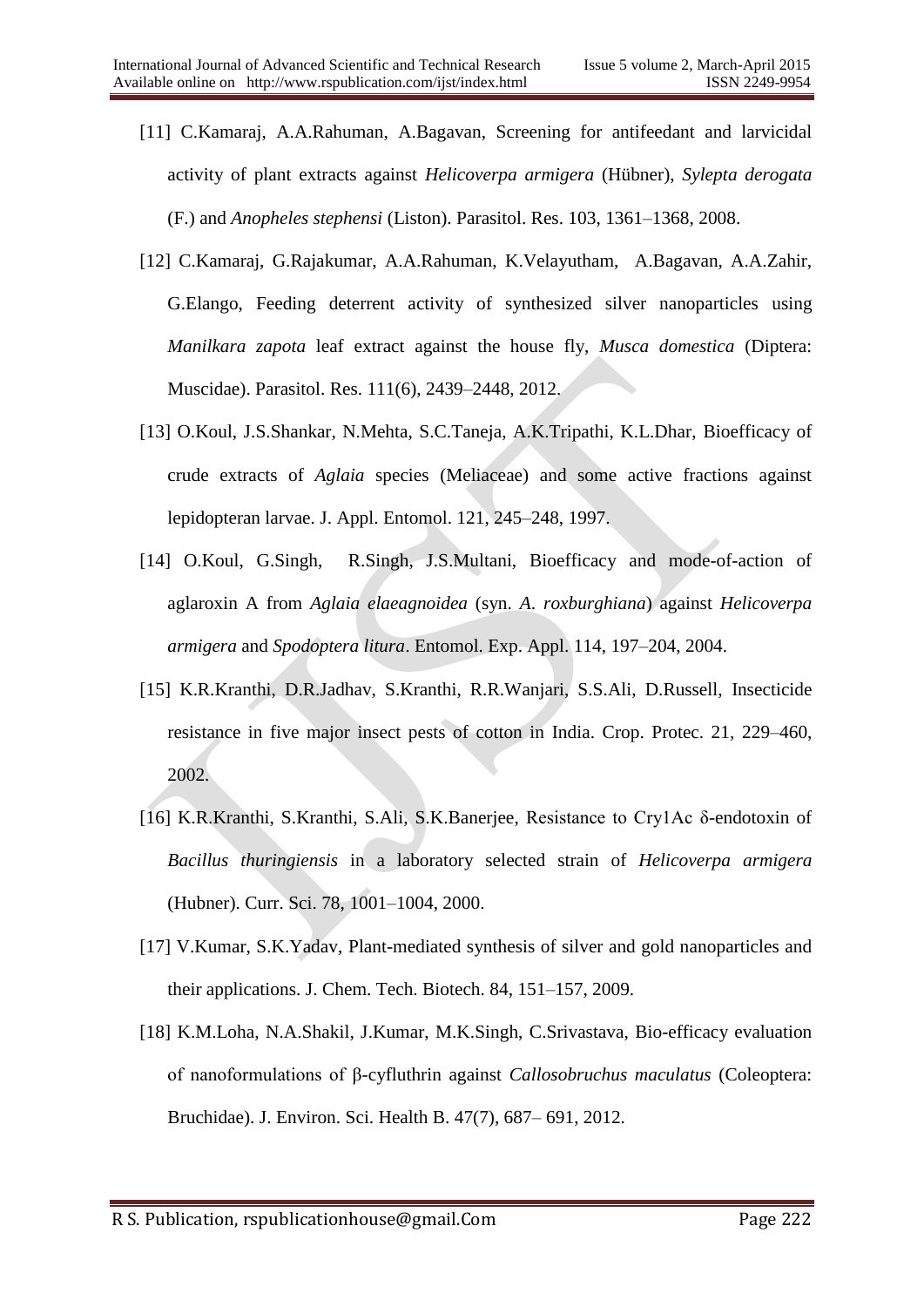- [19] B.Maddah, J.Shamsi, Extraction and preconcentration of trace amounts of diazinon and fenitrothion from environmental water by magnetite octadecylsilane nanoparticles. J. Chromatogr. A. 1256, 40 – 45, 2012.
- [20] S.Marimuthu, A.A.Rahuman, T.Santhoshkumar, C.Jayaseelan, A.V.Kirthi, A.Bagavan, C.Kamaraj, G.Elango, A.A.Zahir, A.A., Rajakumar, K.Velayutham, Lousicidal activity of synthesized silver nanoparticles using *Lawsonia inermis* leaf aqueous extract against *Pediculus humanus capitis* and *Bovicola ovis*. Parasitol. Res. 111(5), 2023–2033, 2012.
- [21] J.N.Minjas, R.K.Sarda, Laboratory observations on the toxicity of *Swartzia madagascariens* (Leguminaceae) extract to mosquito larvae. Trans. R. Soc. Trop. Med. Hyg. 80, 460–461, 1986.
- [22] T.Mosmann, Rapid colorimetric assay for cellular growth and survival: application to proliferation and cytotoxicity assays. J. Immunol. Methods. 65, 55–63, 1983.
- [23] P.Mukherjee, M. Roy, B,P. Mandal, G.K. Dey, P.K. Mukherjee, J. Ghatak, A.K. Tyagi, S.P. Kale, Green synthesis of highly stabilized nanocrystalline silver particles by a non-pathogenic and agriculturally important fungus *Trichoderma asperellum*. Nanotech. 19, 75–103, 2008.
- [24] P.Mulvaney, Surface plasmon spectroscopy of nanosized metal particles. Langmuir 12, 788–800, 1996.
- [25] C.Muthu, K. Baskar, S.Kingsley, S.Ignacimuthu, Bioefficacy of *Atalantia monophylla* (L.) Correa. against *Earias vittella* Fab. J. Cent. Eur. Agri. 11, 23–26, 2010.
- [26] O.F.Owolade, D.O.Ogunleti, M.O. Adenekan, Titanium dioxide affects disease development and yield of edible cowpea. EJEAF. Chem. 7(50), 2942–2947, 2008.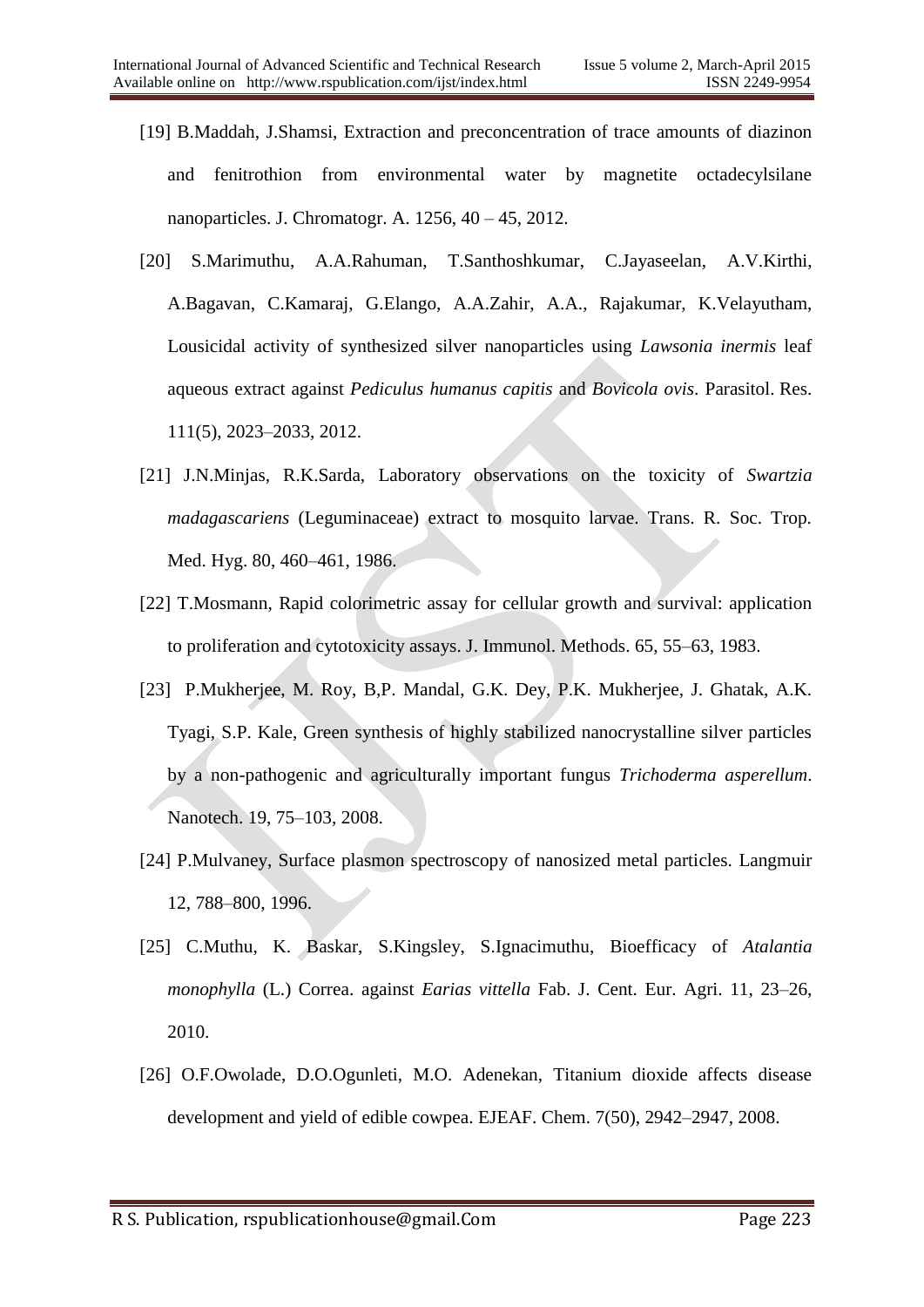- [27] A.Panacek, M.Kolar, R.Vecerova, R. Prucek, J.Soukupova, V.Krystof, P.Hamal, R.Zboril, L.Kvitek, Antifungal activity of silver nanoparticles against Candida spp. Biomat. 30, 6333–6340, 2009.
- [28] U.K.Parashar, P.S.Saxenaa, A. Srivastava, Bioinspired synthesis of silver nanoparticles. Dig. J. Nanomat. Biostruct. 4, 159–166, 2009.
- [29] S.Patel, N.Gheewala, A.Suthar, A. Shah, In-vitro cytotoxicity activity of *Solanum nigrum* extract against HeLa cell line and *vero* cell line. Int. J. Pharm. Pharm. Sci.1, 38–46, 2009.
- [30] M.Pavunraj, C. Muthu, S. Ignacimuthu, S. Janarthanan, V. Duraipandiyan, N. Raja, S. Vimalraj, Antifeedant activity of a novel 6-(4, 7-hydroxy-heptyl) quinone from the leaves of the milkweed *Pergularia daemia* on the cotton bollworm *Helicoverpa armigera* (Hub.) and the tobacco armyworm *Spodoptera litura* (Fab.). Phytoparasit. 39, 145–150, 2011.
- [31]N.Raja, A.Jeyasankar, S.V.Jeyakumar, S.Ignacimuthu, Efficacy of *Hyptis suaveolens* against lepidopteran pest. Curr. Sci. 88, 220–222, 2005.
- [31] G.Rajakumar, A.A.Rahuman, Acaricidal activity of aqueous extract and synthesized silver nanoparticles from *Manilkara zapota* against *Rhipicephalus* (*Boophilus*) *microplus*. Res. Vet. Sci. 93(1), 303–309, 2012.
- [32] P.J.Reddy, D.Krishna,U.S.Murthy, K. Jamil, A microcomputer FORTRAN program for rapid determination of lethal concentration of biocides in mosquito control. CABIOS 8, 209–213, 1992.
- [33] J.V.Rogers, C.V.Parkinson, Y.WChoi, J.L.Speshock, S.M.Hussain, A prelim-inary assessment of silver nanoparticle inhibition of monkeypox virus plaque formation. Nanoscale. Res. Let. 3,129–133, 2008.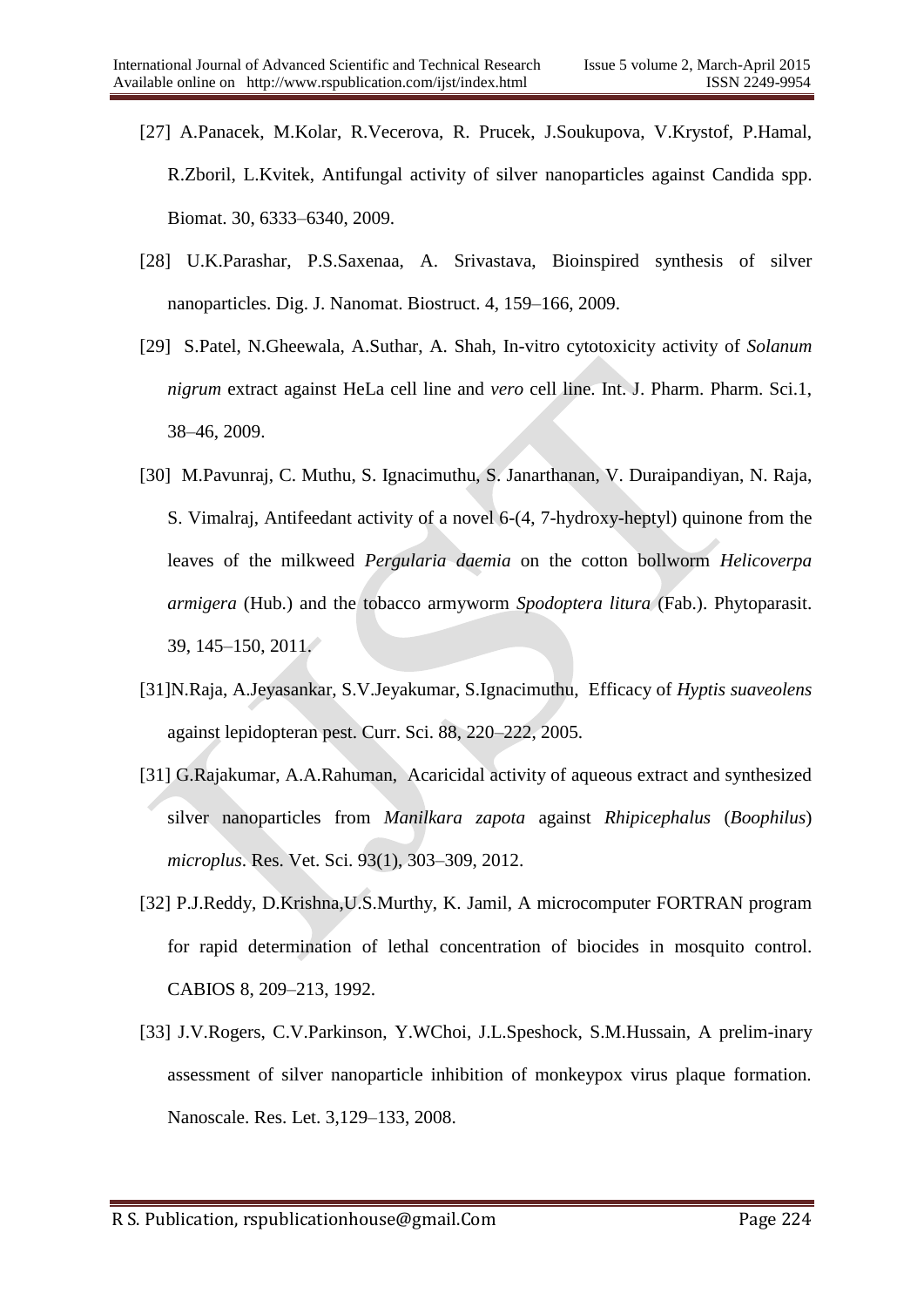- [34] T.Santhoshkumar, A.A.Rahuman, G.Rajakumar, S.Marimuthu, A.Bagavan, C. Jayaseelan, A.A.Zahir, G.Elango, C.Kamaraj, Synthesis of silver nanoparticles using *Nelumbo nucifera* leaf extract and its larvicidal activity against malaria and filariasis vectors. Parasitol. Res. 108, 693–702, 2011.
- [35] M.Sathishkumar, K.Sneha, S.W.Won, C.W.S.Cho, Y.S.Kim Yun, *Cinnamon zeylanicum* bark extract and powder mediated green synthesis of nano-crystalline silver particles and its bactericidal activity. Colloids Surf. B. Biointer. 73, 332–338, 2009.
- [36] S.S.Shankar, A. Rai, A. Ahmad, M.Sastry, Rapid synthesis of Au, Ag, and bimetallic Au core-Ag shell nanoparticles using Neem (*Azadirachta indica*) leaf broth. J. Colloid. Inter. Sci. 275, 496–502, 2004.
- [37] S.Subramanian, S.Mohankumar, Genetic variability of the bollworm, *Helicoverpa armigera*, occurring on different host plants. J. Insect. Sci. 6, 1–8, 2006.
- [38] N.S.Talekar, T.B.H.Hau, W.C.Chang, *Solanum viarum*, a trap crop for *Helicoverpa armigera*. Insect. Environ. 5, 142, 1999.
- [39] F.A.Talukder, P.E.Howse, Laboratory evaluation of toxic repellent properties of the pithraj tree, *Aphanamixis polystachya* Wall and Parker, against *Sitophilus oryzae* (L.). Int. J. Pest. Mang. 40, 274–279, 1994.
- [40] K.N.Thakkar, S.S.Mhatre, R.Y.Parikh, Biological synthesis of metallic nanoparticles. Nanomed. Nanotech. Biol. Med. 6, 257–262, 2009.
- [41] S.E.Vendan, K.Baskar, M.G.Paulraj, S.Ignacimuthu, 2009. Antifeedant and larvicidal effects of *Hydnocarpus alpine* Wt. (Flacourtiaceae) extracts against the larvae of *Helicoverpa armigera* Hub. (Lepidoptera: Noctuidae). In:
- [42] S.Ignacimuthu, B.V.David,(Eds.),Ecofriendly insect pest management.Elite Publishing House, New Delhi, India, pp. 210–216.